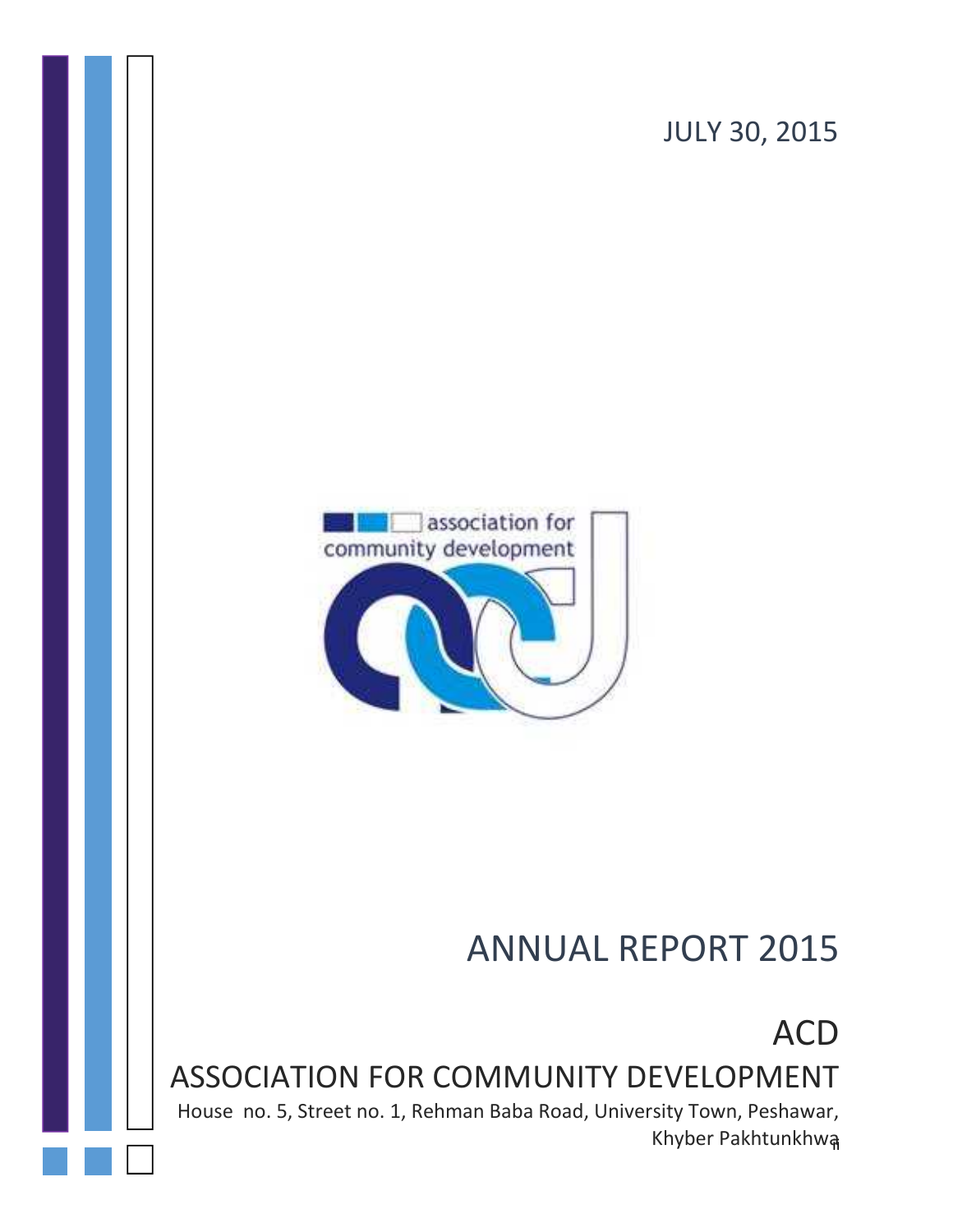# Table of Contents

| Table 3: Programmatic Achievements Public Private Mix for TB DOTS Project 10 |  |
|------------------------------------------------------------------------------|--|
|                                                                              |  |
|                                                                              |  |
|                                                                              |  |
|                                                                              |  |
|                                                                              |  |
| Table 4: Programmatic Achievements Malaria Prevention and Control Project15  |  |
|                                                                              |  |
|                                                                              |  |
|                                                                              |  |
|                                                                              |  |
|                                                                              |  |
|                                                                              |  |
|                                                                              |  |
|                                                                              |  |
|                                                                              |  |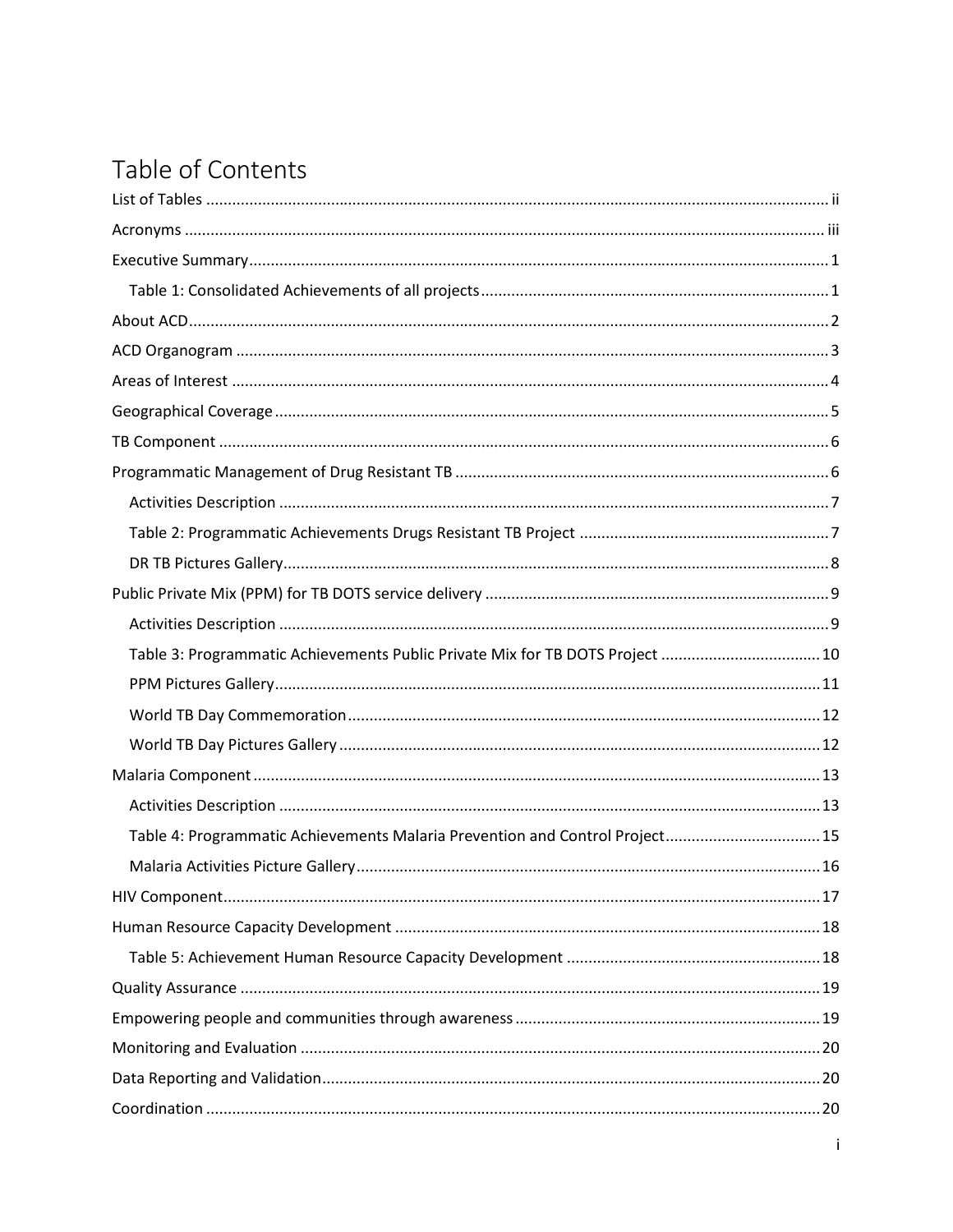| AC |
|----|
|----|

# **List of Tables**

| Table 4: Programmatic Achievements Malaria Prevention and Control Project15 |  |
|-----------------------------------------------------------------------------|--|
|                                                                             |  |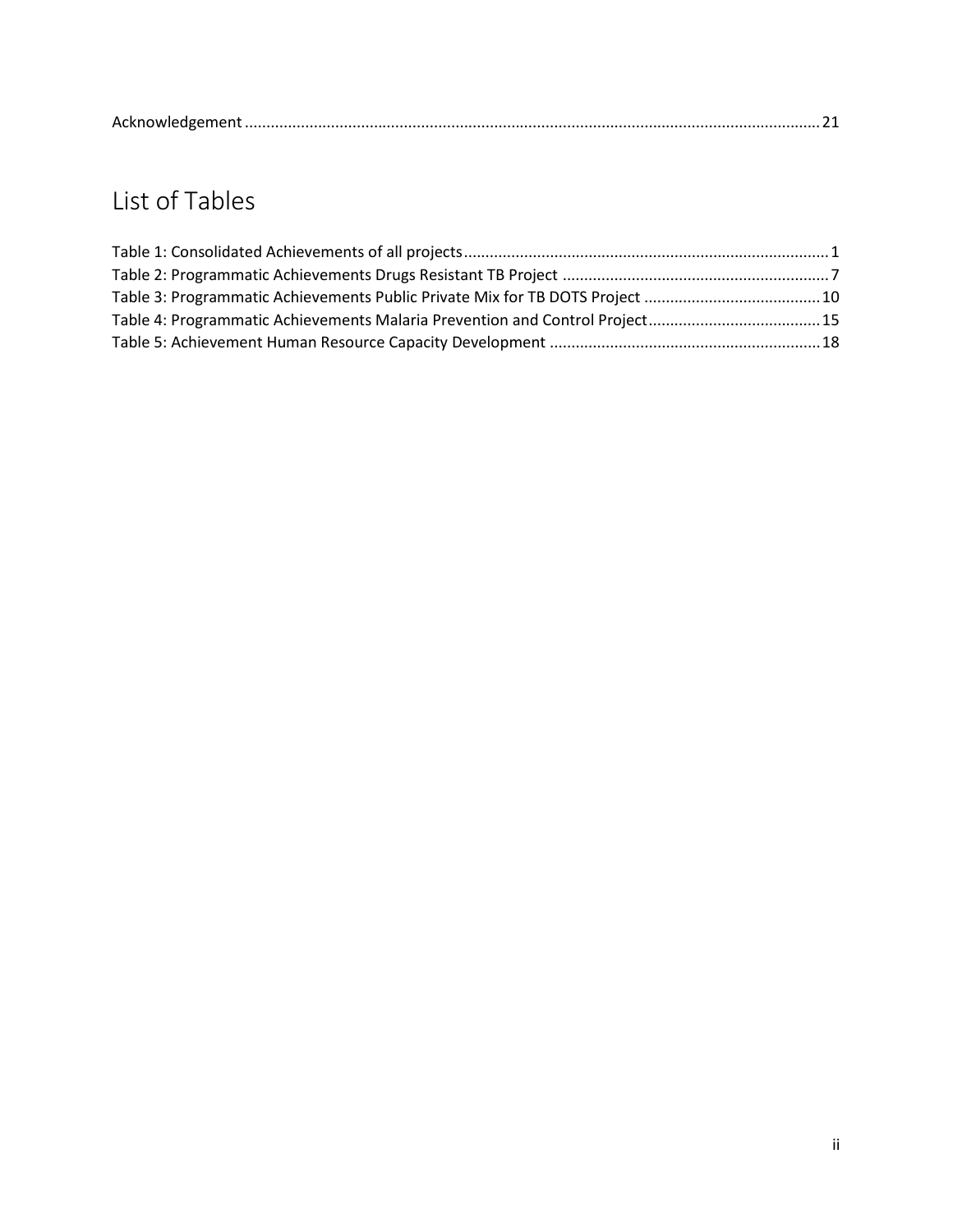# **Acronyms**

| ACD          | <b>Association for Community Development</b>           |
|--------------|--------------------------------------------------------|
| CBO          | <b>Community Based Organization</b>                    |
| <b>DMC</b>   | Directorate of Malaria Control                         |
| <b>DOT</b>   | <b>Directly Observed Treatment</b>                     |
| <b>DOTS</b>  | <b>Direct Observed Treatment Strategy</b>              |
| DR           | <b>Drug Resistant</b>                                  |
| <b>FATA</b>  | <b>Federally Administered Tribal Area</b>              |
| <b>FLCF</b>  | <b>First Level Healthcare Facility</b>                 |
| GF           | <b>Global Fund</b>                                     |
| <b>GFATM</b> | Global Fund to fight AIDS, Tuberculosis and Malaria    |
| GP           | <b>General Practitioner</b>                            |
| ΚP           | Khyber Pakhtunkhwa                                     |
| LLIN         | Long Lasting Impregnated Nets                          |
| <b>MDR</b>   | Multi Drug Resistant                                   |
| <b>NGO</b>   | Non-Governmental Organization                          |
| NTP          | National Tuberculosis Programme                        |
| OPD          | Out Patient Department                                 |
| <b>PMDT</b>  | Programmatic Management of Drug Resistant Tuberculosis |
| <b>PPM</b>   | <b>Public Private Mix</b>                              |
| ΡR           | <b>Principle Recipient</b>                             |
| <b>PTP</b>   | <b>Provincial TB Programme</b>                         |
| RDT          | Rapid Diagnostic Test                                  |
| <b>SR</b>    | Sub Recipient                                          |
| ТВ           | Tuberculosis                                           |
| ТC           | <b>Treatment Coordinator</b>                           |
| TS           | <b>Treatment Supporter</b>                             |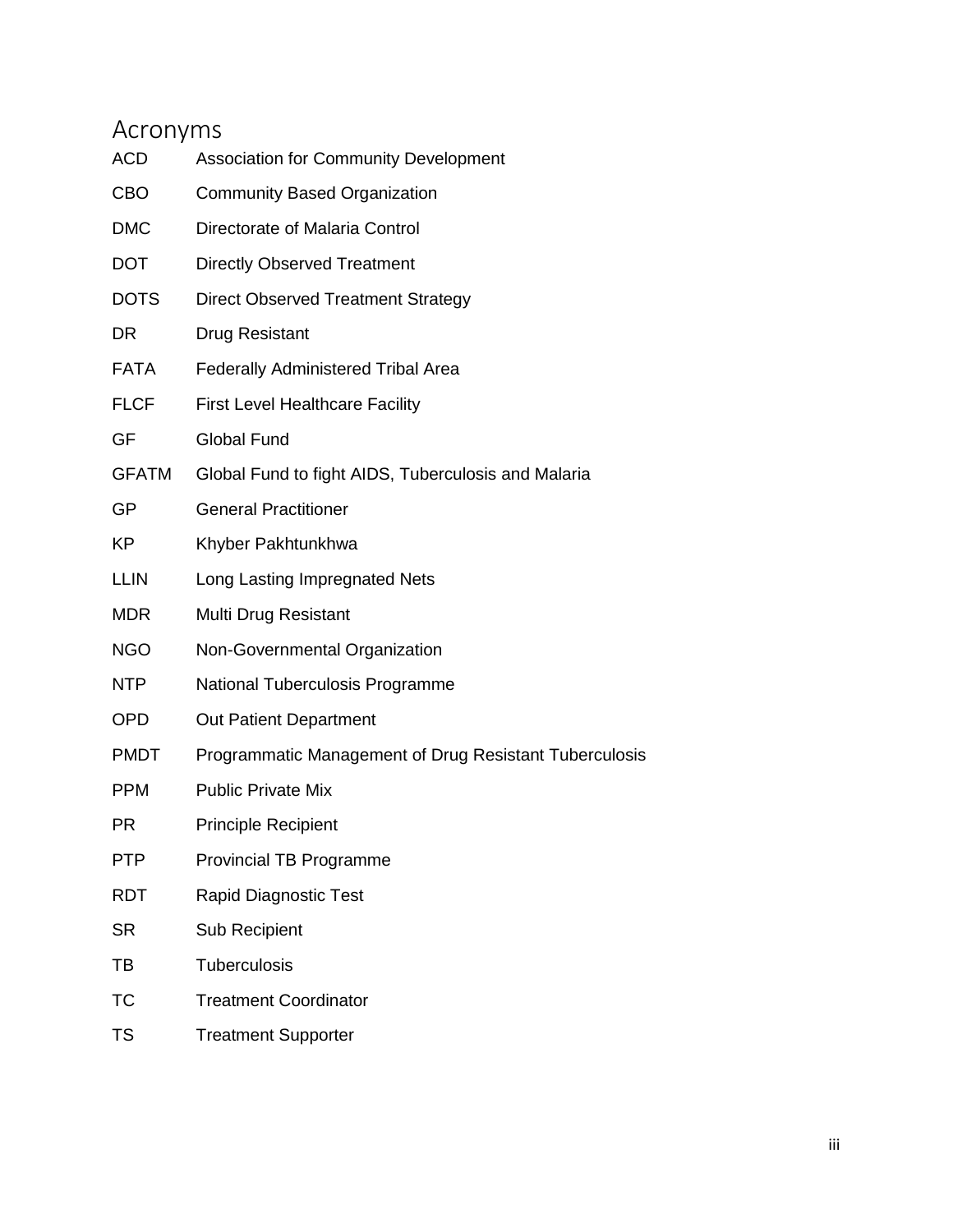### **Executive Summary**

Association for Community Development (ACD) is a non-governmental humanitarian organization established in year 2000 and registered in Pakistan under the societies Act XXI of 1860. Currently we are working in the field of health focusing on prevention and control of Tuberculosis, Malaria and HIV/AIDS. During the year 2015, we worked in Khyber Pakhtunkhwa, Federally Administered Tribal Agencies (FATA) and Gilgit Baltistan (GB) province. Our projects were funded by the Global Fund to Fight AIDS, All projects activities were implemented in close collaboration and coordination with the National and provincial programmes, Directorates of Health and district health authorities. The public sector programme authorities and representatives of the donors monitored all activities related to respective projects for both programmatic and financial performance and transparency. Performance of the projects was measured and rated against the criteria's set by the donors. Performance updates were shared at the district, provincial and national level in the quarterly review meetings. During the year 2015 TB, Malaria and HIV projects were implemented with the following objectives and activities;

For Programmatic Management of Drug Resistant TB project, the objective was to "Enhance the capacity of public and private sectors to detect and manage 80% of the estimated smear positive MDR-TB incident cases by year 2015.

For Public Private Mix project to enhance TB DOTS services the objective was to "Offer quality care to TB patients through a network of enabled private sector and parastatal hospitals, clinics and laboratories". Involving the private sector in disease specific interventions through these projects is a new initiative taken by the government. Although it has been a challenging job, useful lessons have been learned during the implementation that will facilitate future policy decisions and strategies at the provincial and national levels.

For Malaria prevention and control project the objectives were; "To enhance access of population at risk to quality assured early diagnosis and prompt treatment services, "To scale-up multiple prevention interventions especially LLINs and IRS to the level of universal coverage, "To improve health seeking behaviors and practices of target communities in highly malaria endemic districts through enhanced community awareness and participation"

Following table gives annual and consolidated achievements against set indicators of all the project. Achievements of individual project are given in the relevant sections.;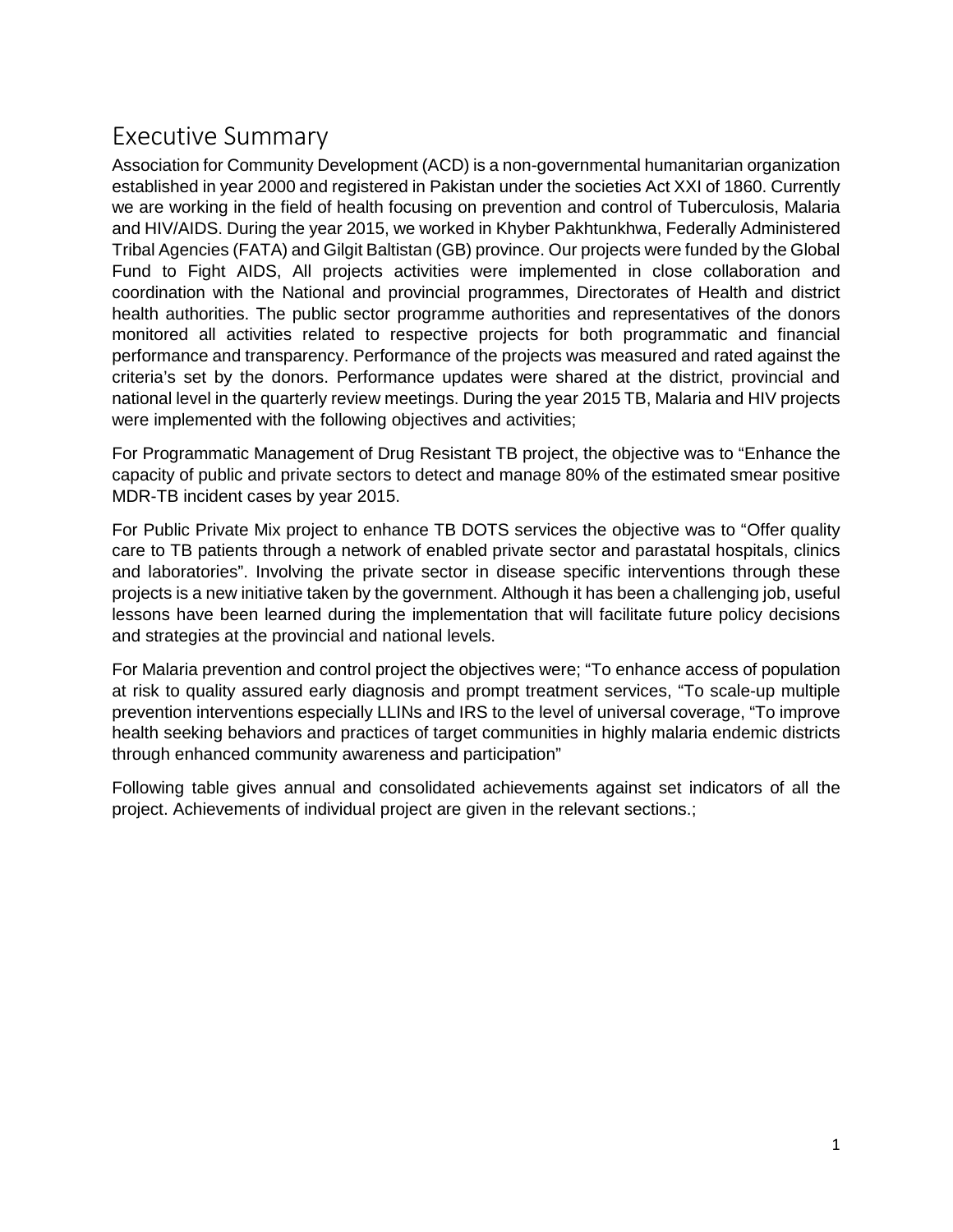| Table 1: Consolidated Achievements of all projects                                          |                |                 |                |                |                               |                |  |  |  |  |  |
|---------------------------------------------------------------------------------------------|----------------|-----------------|----------------|----------------|-------------------------------|----------------|--|--|--|--|--|
|                                                                                             | 2015 Annual    |                 |                |                | <b>Consolidated 2012-2015</b> |                |  |  |  |  |  |
| <b>Activity Description</b>                                                                 | <b>Target</b>  | <b>Achieved</b> | <b>Percent</b> | <b>Target</b>  | <b>Achieved</b>               | <b>Percent</b> |  |  |  |  |  |
| Number of Hospitals Managing DR TB Cases                                                    | 5              | 5               | 100%           | 5              | 5                             | 100%           |  |  |  |  |  |
| Number of laboratory-confirmed DR-TB cases<br>enrolled on second-line anti-TB Treatment     | 999            | 275             | 28%            | 1717           | 961                           | 56%            |  |  |  |  |  |
| Percentage of DR-TB patients on treatment<br>receiving Social Support                       | 90%            | 100%            | 111%           | 90%            | 100%                          | 111%           |  |  |  |  |  |
| Number of Doctors Trained for DR TB<br>Management                                           | 15             | 161             | 1073%          | 675            | 584                           | 87%            |  |  |  |  |  |
| Number of Paramedics Trained for DR TB<br>Management                                        | 20             | 1,234           | 6170%          | 1356           | 1301                          | 96%            |  |  |  |  |  |
| Number of GPs clinics enabled to provide TB<br><b>DOTS</b>                                  | 61             | 60              | 98%            | 62             | 61                            | 98%            |  |  |  |  |  |
| Number of Private Laboratories enabled for TB<br><b>DOTS</b>                                | 8              | 8               | 100%           | 8              | 8                             | 100%           |  |  |  |  |  |
| Number of Parastatal Hospitals enabled for TB<br><b>DOTS</b>                                | $\overline{7}$ | $\overline{7}$  | 100%           | $\overline{7}$ | $\overline{7}$                | 100%           |  |  |  |  |  |
| Number of health care providers trained on TB<br>DOTS through Basic and Refresher Trainings | 188            | 123             | 65%            | 400            | 404                           | 101%           |  |  |  |  |  |
| Number of Community Gatherings Conducted                                                    | 18             | 38              | 211%           | 120            | 142                           | 118%           |  |  |  |  |  |
| Number of Chest Camps conducted                                                             | 68             | 75              | 110%           | 145            | 164                           | 113%           |  |  |  |  |  |
| Number of TB Cases Registered and treated                                                   | 136            | 129             | 95%            | 453            | 429                           | 95%            |  |  |  |  |  |
| <b>Strengthen Existing Diagnostic Services</b>                                              | 101            | 99              | 98%            | 101            | 99                            | 98             |  |  |  |  |  |
| <b>Establishment of RDT Centers at FLCFs</b>                                                | 271            | 268             | 99%            | 271            | 268                           | 99             |  |  |  |  |  |
| Training lab Supervisors on Quality Assurance in<br>Malaria Diagnosis                       | 21             | 21              | 100%           | 161            | 163                           | 101            |  |  |  |  |  |
| Enhance Capacity of Healthcare Providers in<br>Proper Malaria Case Management               | 316            | 289             | 91%            | 490            | 481                           | 98             |  |  |  |  |  |
| Number of RDTs used                                                                         | 155,121        | 136,360         | 88%            | 317,040        | 318,375                       | 100            |  |  |  |  |  |
| Establishment of LLIN outlets                                                               | 106            | 106             | 100%           | 106            | 106                           | 100            |  |  |  |  |  |
| Distribution of LLINs                                                                       | 192,009        | 201,373         | 105%           | 814,512        | 818,658                       | 100            |  |  |  |  |  |
| Selective Indoor Residual Spray (IRS) in Epidemic<br>Prone Areas-House Holds Sprayed        | 48,879         | 46,373          | 95%            | 195,516        | 189,342                       | 97             |  |  |  |  |  |
| <b>Conduct Behavior Change Communication</b><br>sessions                                    | 39,040         | 37,278          | 95%            | 130,120        | 126,723                       | 97             |  |  |  |  |  |
| Program Monitoring and Supervision-Meetings<br>Conducted                                    | 96             | 73              | 76%            | 260            | 255                           | 98             |  |  |  |  |  |
| Monitoring and supervision visits conducted                                                 | 786            | 708             | 90%            | 1762           | 1660                          | 94             |  |  |  |  |  |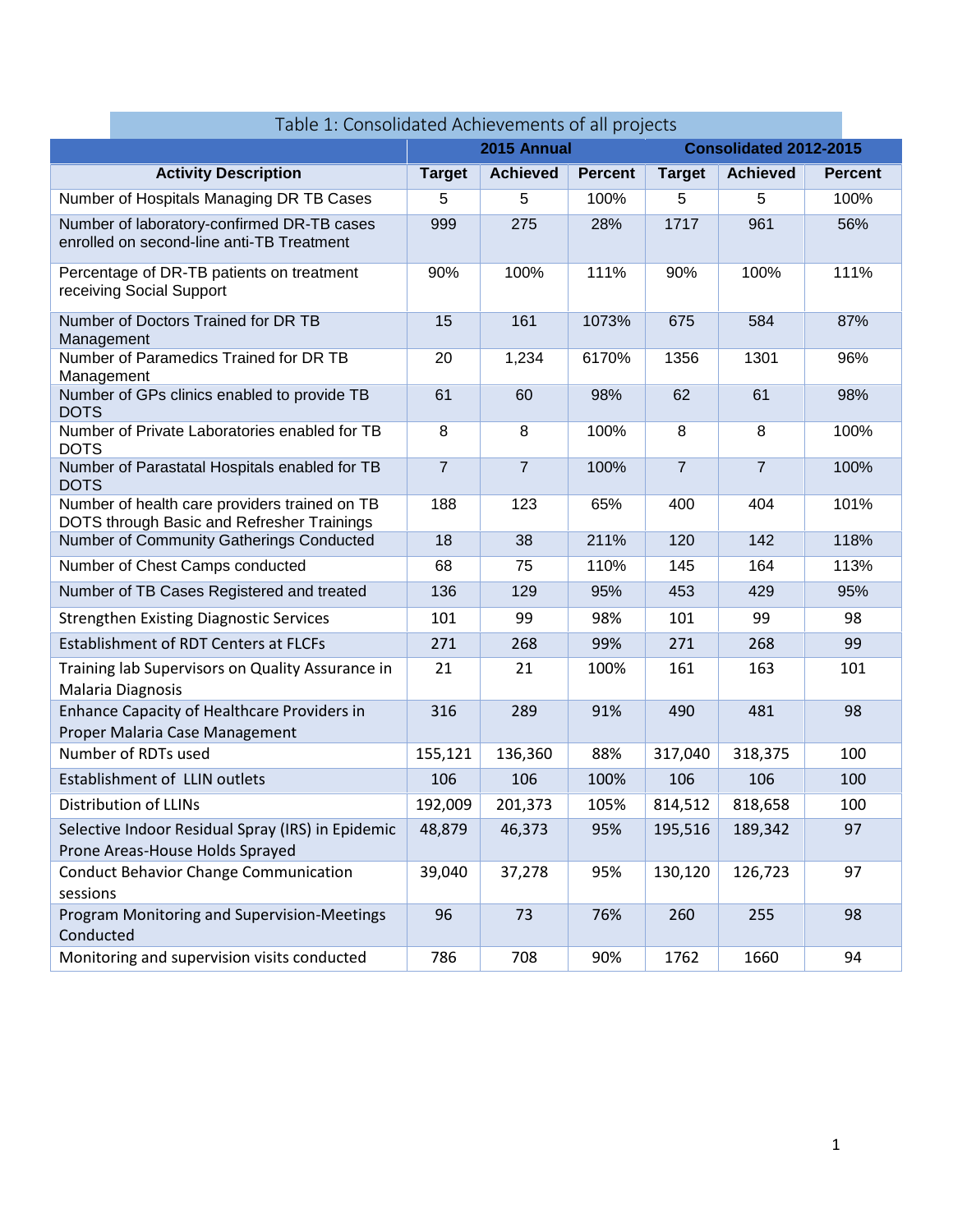### **About ACD**

Association for Community Development (ACD) is a non-governmental humanitarian organization established in year 2000, registered in Pakistan under the societies Act XXI of 1860. ACD is also registered with FATA Secretariat Directorate of Social Welfare under the Voluntary Social Welfare Agencies (Registration and Control) Ordinance 1961 (XLVI of 1961) and with FATA Disaster Management Authority.

The aim of the society is "to improve preventive, promotive, curative and rehabilitative health services for the people living in Pakistan regardless of race, religion or political affiliations.

ACD has a rich history of managing Public Health Projects in collaboration with provincial and national health programmes. Our core focus has been TB DOTS, MDR TB management and Malaria prevention, care and control. Our interventions are coordinated with Public Sector Health Programmes and are implemented as per National Health Guidelines of Government of Pakistan. We have been working in Khyber Pakhtunkhwa, FATA, Balochistan and Gilgit Baltistan.

To achieve our objectives, we work with national health authorities and other stakeholders to establish effective health services and systems. We provide technical support, train health care providers, improve infrastructure of laboratories, and implement behavior change communication and awareness programmes by working with general communities, key advocates, media representatives and volunteers advocating for improved health, increase community awareness of health issues, promoting health seeking behaviour and ensuring provision of quality basic health care. To a limited extent, ACD has also responded to natural disasters occurring in Khyber Pakhtunkhwa during the previous years.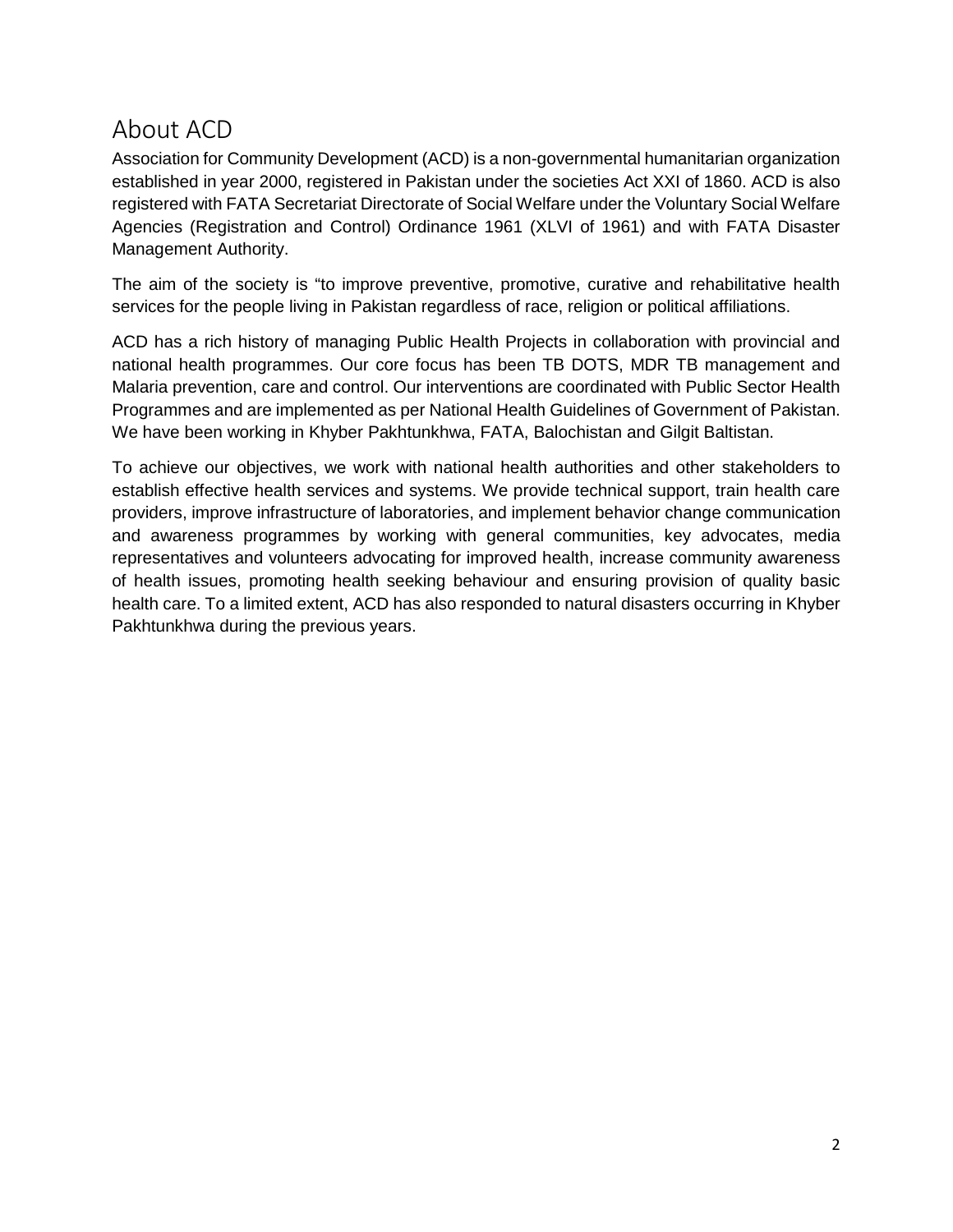### **ACD Organogram**

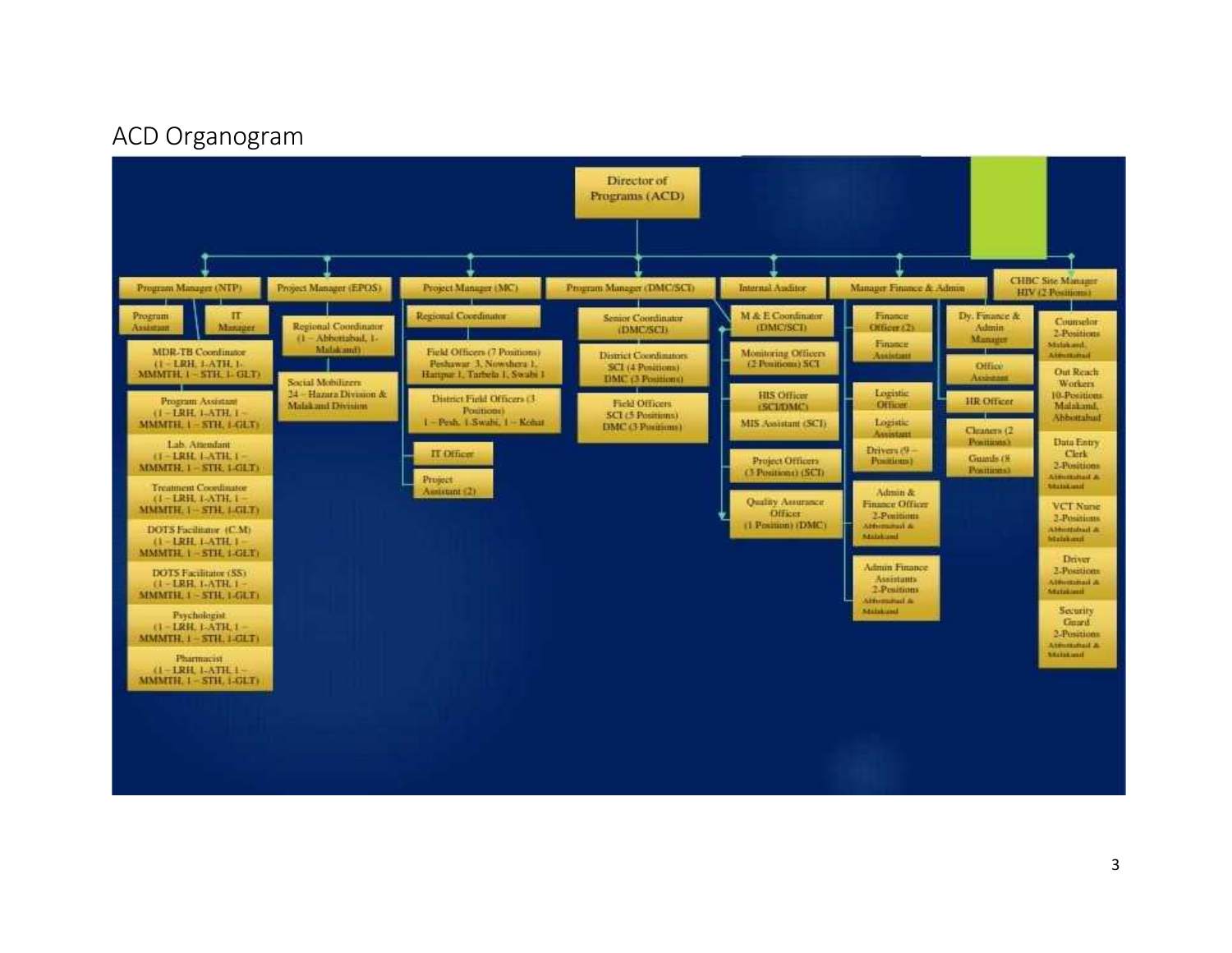# **Areas of Interest**

ACD has broad based objectives and expectations to get involved in multidisciplinary interventions for the benefit of its target communities; however, currently it is working in the following areas of its interest.

| Advocacy, Communication & Social Mobilization                                                                                                                                  |
|--------------------------------------------------------------------------------------------------------------------------------------------------------------------------------|
| . Acvocacy with government I ne deparments<br>• Creating awareness among general community and schools<br>· involving religious leaders and media representatives in awareness |
| •Establishing paartnership with CBOs/ NGOs and volunteers for creating awareness in the community                                                                              |
| <b>Strengthening Laboratory Services</b>                                                                                                                                       |
| . Estab ishing microscopy centers                                                                                                                                              |
| •Training Lab technicians                                                                                                                                                      |
| • External Quality Assurance                                                                                                                                                   |
| Human Resouse development through training                                                                                                                                     |
| .Training on case management for health care providers                                                                                                                         |
| .Training on Inter-peerspnal communication                                                                                                                                     |
| .Training on Quality of health care                                                                                                                                            |
| Public Private Partnership / Mix                                                                                                                                               |
| . Partnership development with public and private sector institutions                                                                                                          |
| . Involving para-statal and autonomous bodies in health care delivery                                                                                                          |
| . Establishing partnerships with individual health care providers                                                                                                              |
| Logistics support                                                                                                                                                              |
| . Establish loistics and distribution mechanisms for health and non health items                                                                                               |
| <b>Development of Training Materials</b>                                                                                                                                       |
| .Development of guidelines, posters, nandouts etc for case management, public awareness and<br>advocacy                                                                        |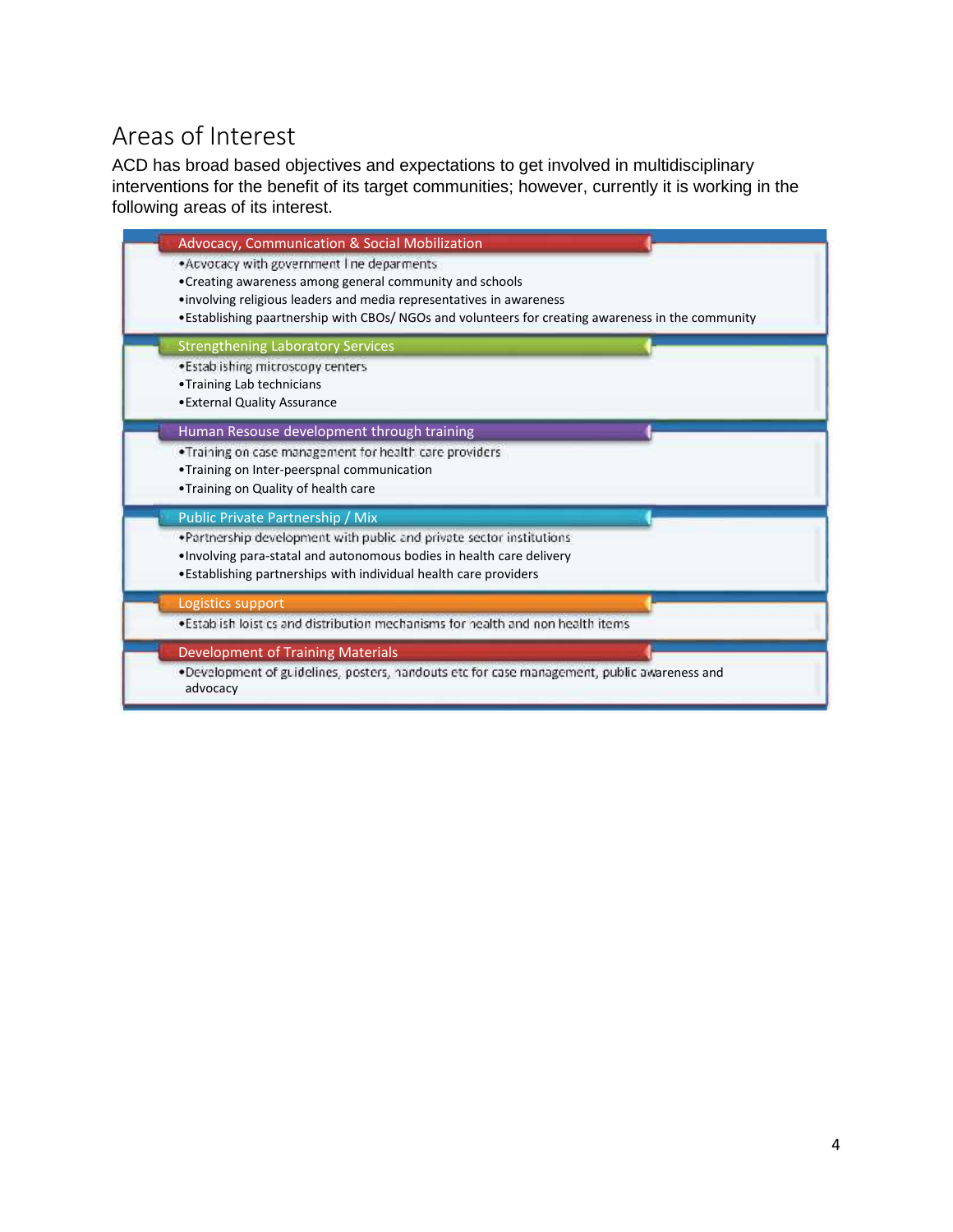### **Geographical Coverage**

In the year 2014 ACD implemented Malaria and TB projects in ten districts of Khyber Pakhtunkhwa and Five Federally Administered Tribal Agencies highlighted in red.

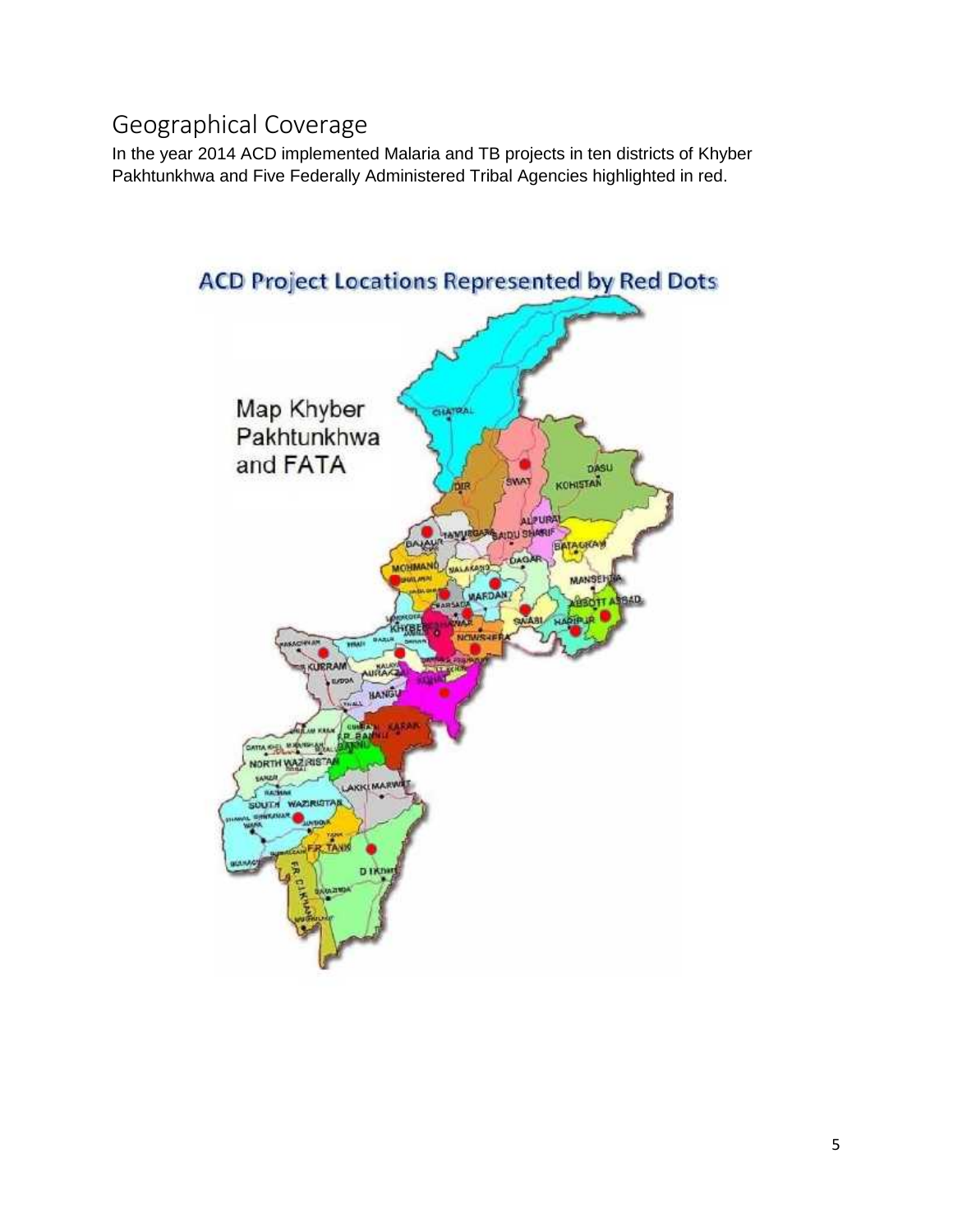### **TB Component Background:**

Pakistan ranks 5<sup>th</sup> amongst the 22 High Burden Countries (HBCs) and 4th among 27 MDR high burden countries in the world. Pakistan contributes about 65% of the tuberculosis burden in the Eastern Mediterranean Region. According to national prevalence survey results (2010-11), the incidence of 'all type' TB cases in Pakistan is 276/100,000 per year or around 420,000 new cases each year. The prevalence of the disease is much higher and is estimated at 348/100,000 population or 670,000 cases. Additionally there are an estimated 3.4% and 19% Multidrug Resistant TB cases respectively among the new and retreatment cases. In the year 2013 Pakistan notified 298,446 TB cases (WHO Global TB Report 2014). TB is responsible for 5.1 percent of the total national disease burden in Pakistan and its impact on socio economic status is substantial as about 75% of TB cases fall in productive age (15-45 year) group.

Since the expansion of the WHO Direct Observed Treatment Strategy (DOTS) in 2001 NTP has followed the policy of reducing the prevalence, incidence and mortality of tuberculosis to achieve the Millennium Development Goal 6-3 (MDG-6) by 2015 respectively. With the financial support from the Global Fund to fight AIDS, TB and Malaria and other international donors, National TB Programme is implementing TB prevention and control interventions in the country through its national and international operational partners that includes public sector provincial programmes and private sector civil society organizations, institutions and health care providers. In the provinces of Khyber Pakhtunkhwa and Gilgit Baltistan ACD is collaborating with the National TB Programme and Mercy Corps Pakistan in TB programme implementation. The current project started in the year 2012 under the single stream funding of the Global Fund. The following paragraphs will summarize annual as well as consolidated activities and achievements of the project.

### **Programmatic Management of Drug Resistant TB**

### **Objective of the Project**

7

**Enhance the capacity of public and private sectors to detect and manage 80% of the estimated smear positive MDR-TB incident cases by year 2015**

#### **Activities conducted for Programmatic Management of DR TB included:**

- 1. Enhanced capacity of hospitals and peripheral facilities to deliver and monitor in-patient and community-based treatment with Ambulatory Based Care of MDR-TB cases
- 2. Enhancing airborne infection control and other facilities for inpatient and outpatient MDR-TB care in each hospital
- 3. Strengthening treatment hospitals for managing MDR-TB cases
- 4. Strengthening health facility network for community based MDR-TB care
- 5. Number of DR TB cases Registered and treated
- 6. Provide psychosocial support for MDR TB patients
- 7. Provision of free second line anti-TB drugs and laboratory investigations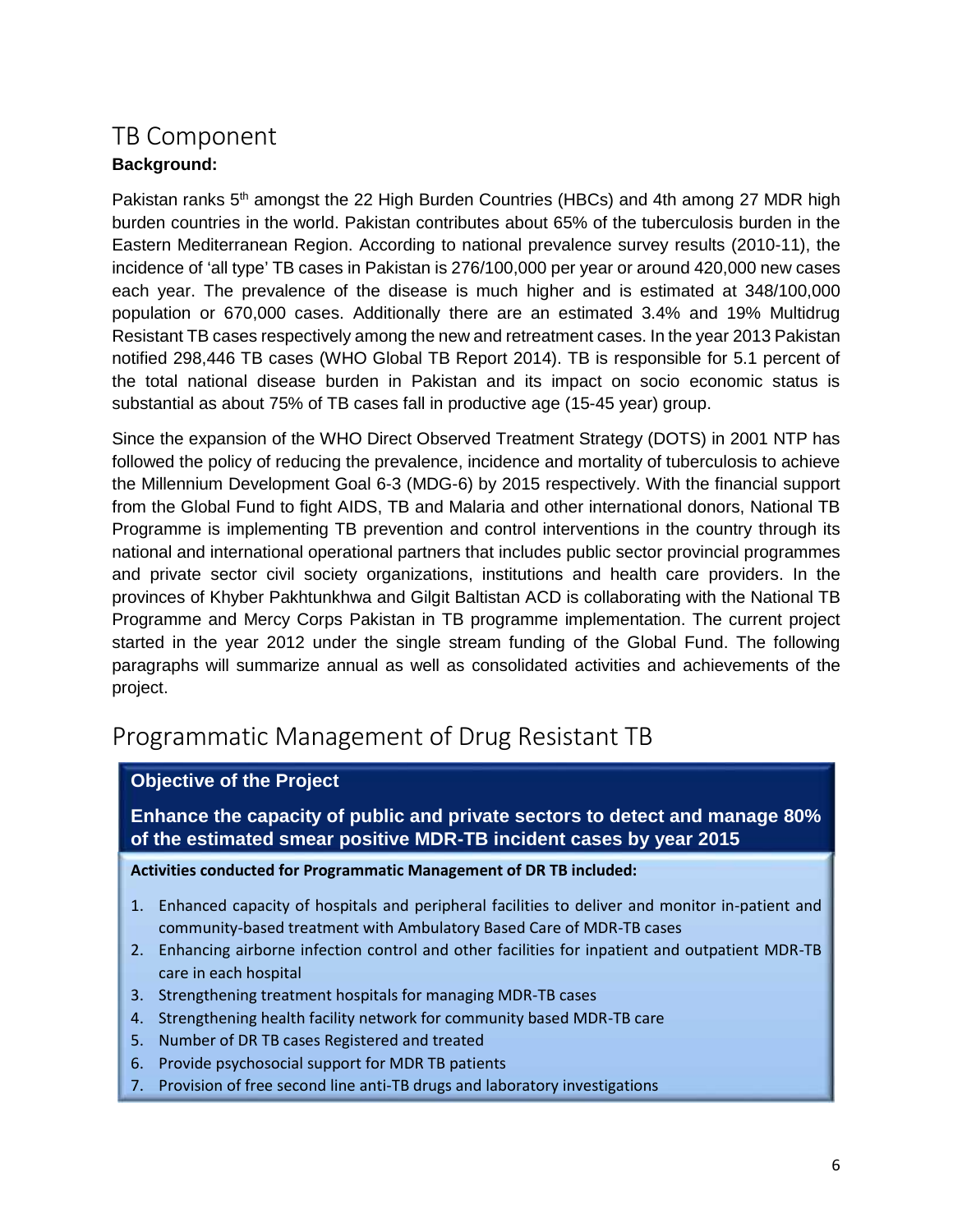#### **Activities Description**

- In five tertiary and district level hospitals, four in Khyber Pakhtunkhwa and one in Gilgit Baltistan respectively, separate space is provided by the hospital management which has been dedicated for treating drugs resistant TB cases. Hospitals that are supported for the programmatic management of MDR TB Cases include; Lady Reading Hospital Peshawar, Ayub Teaching hospital Abbottabad, Saidu Teaching hospitals Swat, Mufti Mahmud Teaching hospital D I Khan and district hospital Gilgit. The selected sites in these hospitals have been provided necessary equipment, medicine and additional human resource. Infrastructure of the waiting area and wards for admitting the drug resistant TB cases have been renovated as per the national TB programme standards.
- Project and selected hospital staff has been trained on the national quidelines and protocols for managing MDR TB patients.
- All hospital are supported to establish linkages with the existing DOTS clinics at the district level for coordination of social support services, provision of food baskets, counseling and travel incentives to minimize loss to follow-up.
- A designated Treatment Coordinator (TC) visits patient's home, arranges meeting with the DOTS clinic nearest to patients home for administering TB drugs. This arrangement facilitates patients in taking treatment regularly and managing side effects if may occur during the course of treatment. A health workers or community volunteers is identified as a treatment support with the consent of the patient who is made responsible for ensuring treatment of the patient. The treatment supporter is also provided food basket as an incentive for his service and time. All health care providers managing DR TB patients are trained on the National TB programme protocols for ambulatory care model for managing DR TB.
- Patients records are maintained in the Electronic Nominal Registrations System and reported to NTP which is included in the national DR TB database and shared with World Health Organization and donors. The reported data is later included in the Global TB report.

| Table 2: Programmatic Achievements Drugs Resistant TB Project                               |                                              |                                                                                         |       |      |      |      |  |  |
|---------------------------------------------------------------------------------------------|----------------------------------------------|-----------------------------------------------------------------------------------------|-------|------|------|------|--|--|
|                                                                                             | Consolidated<br>2015 Annual<br>$2012 - 2015$ |                                                                                         |       |      |      |      |  |  |
| <b>Activity Description</b>                                                                 | <b>Target</b>                                | <b>Achieved</b><br><b>Achieved</b><br><b>Target</b><br><b>Percent</b><br><b>Percent</b> |       |      |      |      |  |  |
| Number of Hospitals Managing DR<br><b>TB Cases</b>                                          | 5                                            | 5                                                                                       | 100%  | 5    | 5    | 100% |  |  |
| Number of laboratory-confirmed DR-<br>TB cases enrolled on second-line<br>anti-TB Treatment | 999                                          | 275                                                                                     | 28%   | 1717 | 961  | 56%  |  |  |
| Percentage of DR-TB patients on<br>treatment receiving Social Support                       | 90%                                          | 100%                                                                                    | 111%  | 90%  | 100% | 111% |  |  |
| Number of Doctors Trained for DR<br><b>TB Management</b>                                    | 15                                           | 161                                                                                     | 1073% | 675  | 584  | 87%  |  |  |
| Number of Paramedics Trained for<br>DR TB Management                                        | 20                                           | 1,234                                                                                   | 6170% | 1356 | 1301 | 96%  |  |  |

Following table summarizes achievements of the programme against set targets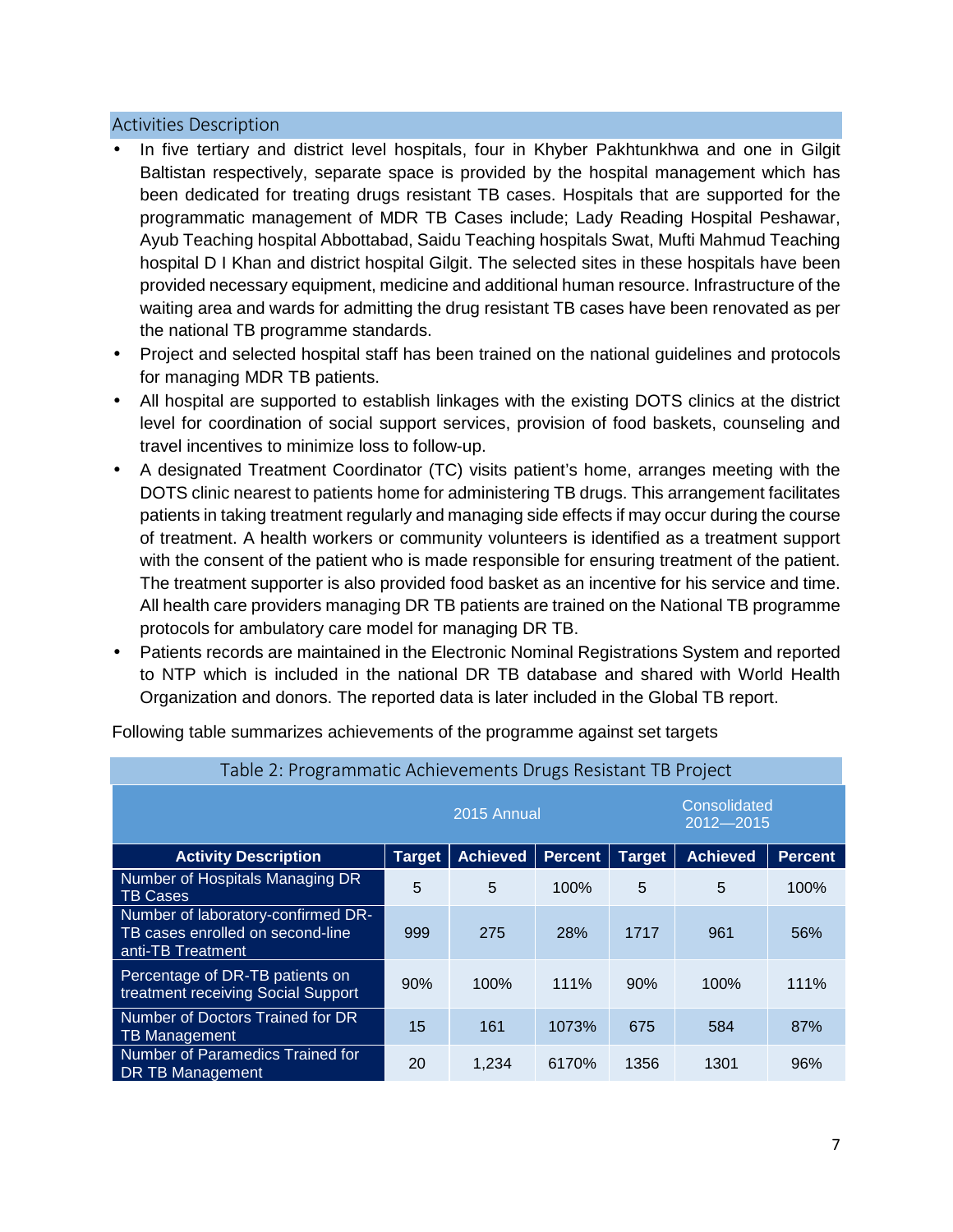### **DR TB Pictures Gallery**











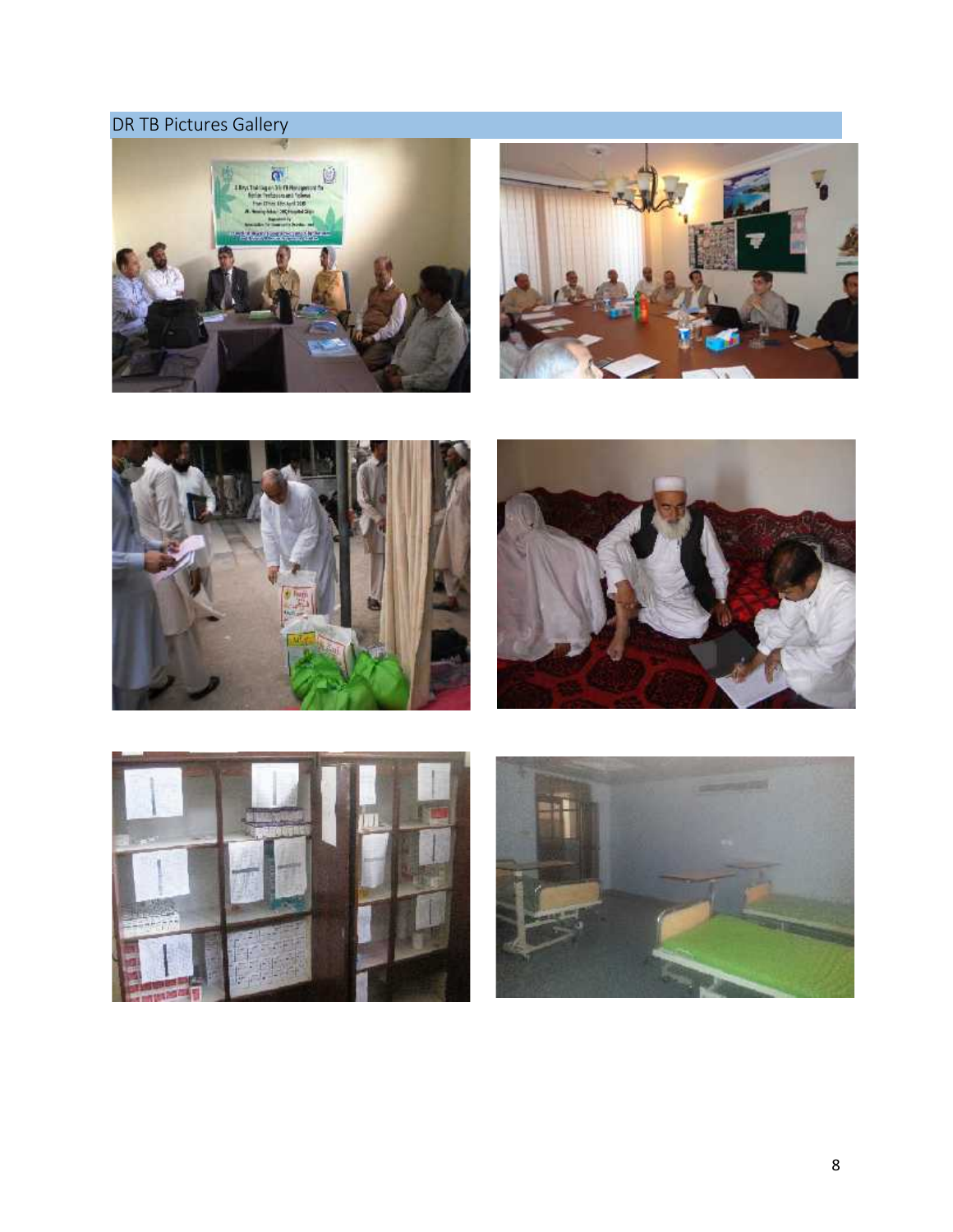# **Public Private Mix (PPM) for TB DOTS service delivery**

| <b>Objective of the Project</b>                                                                                                        |
|----------------------------------------------------------------------------------------------------------------------------------------|
| To offer quality care to TB patients through a network of enabled private sector<br>and parastatal hospitals, clinics and laboratories |
| Activities conducted for Programmatic Management of DR TB included:                                                                    |
| Build capacity of private healthcare facilities to deliver TB DOTS treatment                                                           |
| Train and support Private laboratories on quality diagnosis for TB                                                                     |
| Conduct community awareness-raising activities and chest camps                                                                         |
| Build capacity of the selected parastatal hospitals to deliver quality DOTS services                                                   |
| Monitoring and quality assurance of TB DOTS services                                                                                   |
| Conduct quarterly review and planning meetings                                                                                         |

After achieving countrywide DOTS coverage through a network of public sector health facilities National TB Control Programme has been focusing on improving the quality of diagnosis and care but also extending TB DOTS services to the population not yet adequately covered. These groups include mainly those who either do not "prefer to" or are not "able" to avail care from public sector facilities. The program strategy for enhanced DOTS quality and universal coverage includes integration of TB diagnosis and care within the district primary health care system (PHC), Public Private Partnerships (PPM) through engagement of private providers, parastatal run health facilities under autonomous bodies of different ministries and tertiary/teaching hospitals for establishing DOTS Linkages. The interventions under this objective were implemented through selected private health care providers and laboratories in two districts and initially nine seven parastatal health facilities managed by autonomous bodies under different Ministries. The purpose of this intervention was to introduce standardized TB diagnosis and case management protocols in the private sector. The partner private health care providers and parastatal hospitals were provided laboratory reagents, microscopes and anti-TB drugs for TB DOTS.

#### **Activities Description**

Mapping exercise was conducted to identify and select private healthcare facilities and laboratories in the target districts. A memorandum of understanding (MoU) was signed between each participating healthcare provider and private laboratory. One doctor and one paramedic and a laboratory technician from each of the selected private health facility was trained on DOTS protocols including recording and reporting tools. Training of the private providers was conducted on the NTP standard training package for private providers. Anti-TB drugs were provided to these private healthcare providers by NTP with support from the Global Fund grant. District TB programme was given lead role in the project implementation.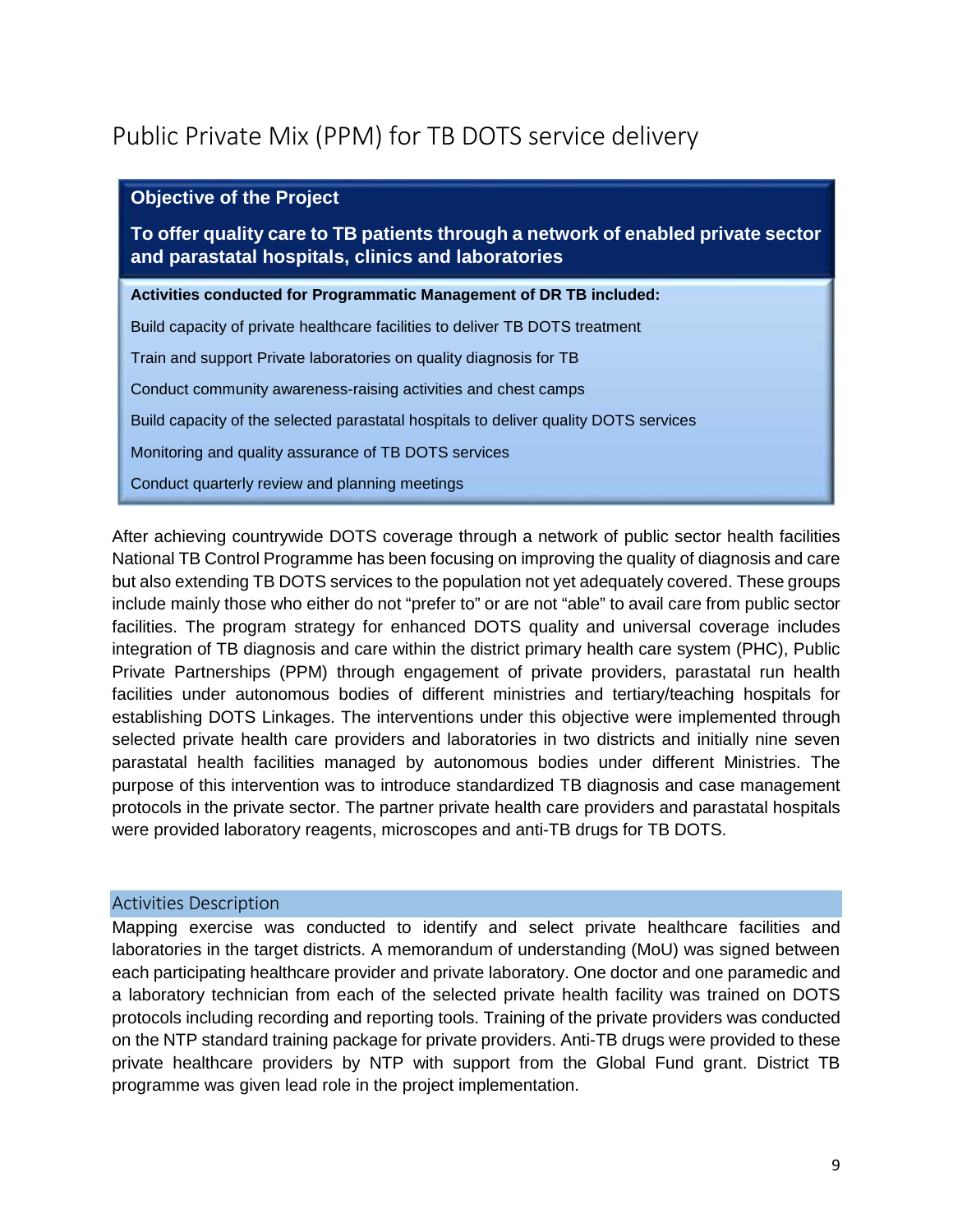The District Laboratory Supervisor (DLS) visited each of the selected laboratories once every month to ensure the quality of sputum microscopy. Each selected laboratory was strengthened by providing a microscope and laboratory reagents and chemicals required for sputum microscopy.

Community mobilization and awareness raising activities were conducted through NGO/CBO coalitions to encourage TB suspects to seek early diagnosis and to promote treatment adherence in confirmed TB patients. The NGOs and CBOs were mobilized to form coalitions and to conduct community meetings per month in each district.

All private providers conducted chest camps in their clinics and in the areas from where more TB patients were reporting to the district TB programme. These areas were identified with the help of District TB programme.

The capacity building for the parastatal hospitals included training four doctors, four paramedics and one laboratory technician as per national guidelines. The doctors and paramedics were trained at district level, whereas laboratory staff was trained at provincial reference laboratory. These trainings were organized together with the National and Provincial TB Control Programs using the standardized training materials developed by the NTP. NTP provide anti-TB drugs, microscopes, reagents and other related laboratory supplies to these hospitals. One additional staff dedicated for the project implementation was provided to each hospital to facilitate TB care delivery process

| . apre or reprairmination tomoromonto raphorminato mintror relevant opot                              |                |                 |         |                               |                 |                |  |
|-------------------------------------------------------------------------------------------------------|----------------|-----------------|---------|-------------------------------|-----------------|----------------|--|
|                                                                                                       |                | 2015 Annual     |         | Consolidated<br>$2012 - 2015$ |                 |                |  |
| <b>Activity Description</b>                                                                           | <b>Target</b>  | <b>Achieved</b> | Percent | <b>Target</b>                 | <b>Achieved</b> | <b>Percent</b> |  |
| Number of GPs clinics enabled<br>to provide TB DOTS                                                   | 61             | 60              | 98%     | 62                            | 61              | 98%            |  |
| Number of Private Laboratories<br>enabled for TB DOTS                                                 | 8              | 8               | 100%    | 8                             | 8               | 100%           |  |
| Number of Prarastatal Hospitals<br>enabled for TB DOTS                                                | $\overline{7}$ | $\overline{7}$  | 100%    | $\overline{7}$                | $\overline{7}$  | 100%           |  |
| Number of health care providers<br>trained on TB DOTS through<br><b>Basic and Refresher Trainings</b> | 188            | 123             | 65%     | 400                           | 404             | 101%           |  |
| <b>Number of Community</b><br><b>Gatherings Conducted</b>                                             | 18             | 38              | 211%    | 120                           | 142             | 118%           |  |
| Number of Chest Camps<br>conducted                                                                    | 68             | 75              | 110%    | 145                           | 164             | 113%           |  |
| Number of TB Cases Registered<br>and treated                                                          | 136            | 129             | 95%     | 453                           | 429             | 95%            |  |

**Table 3: Programmatic Achievements Public Private Mix for TB DOTS Project**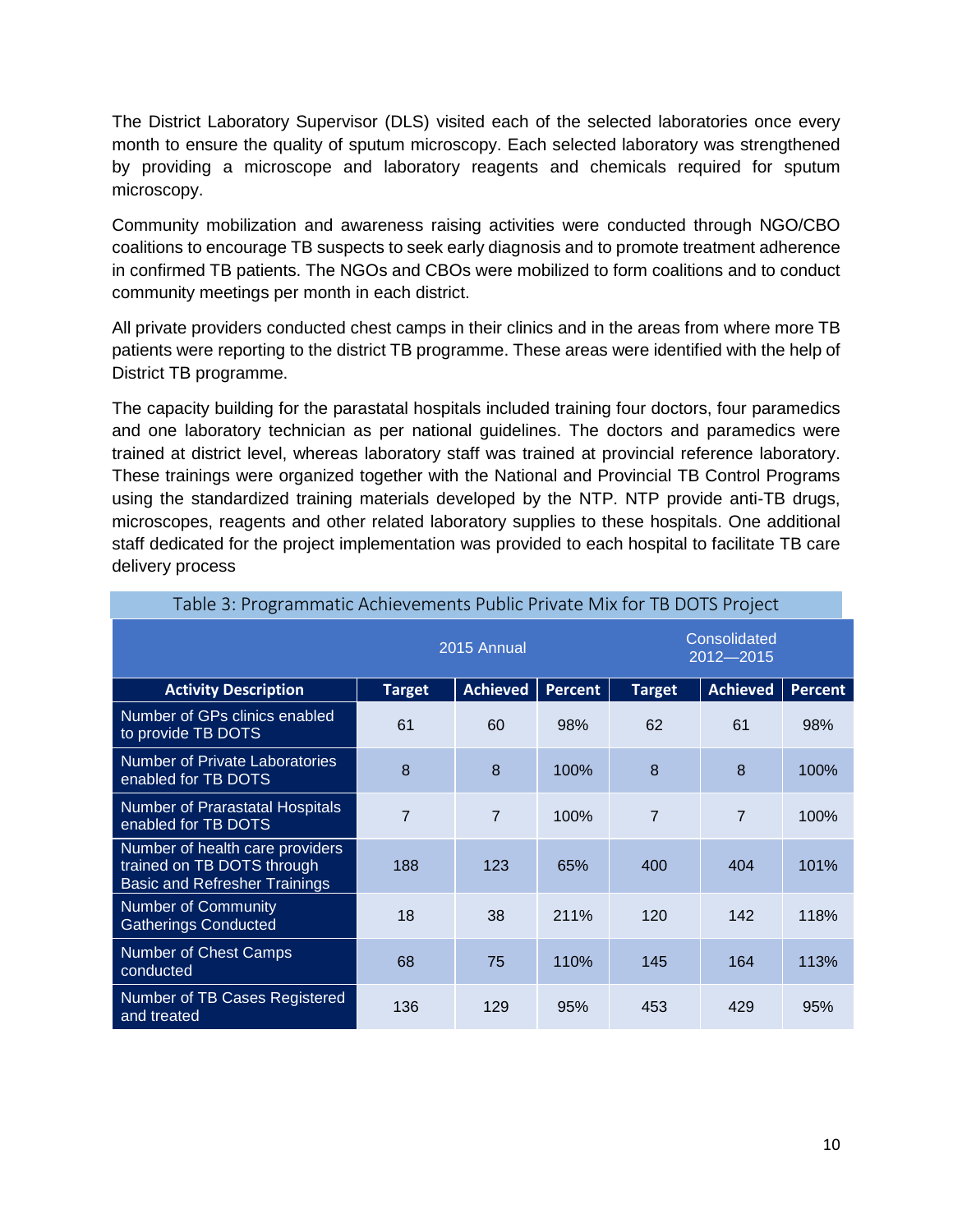### **PPM Pictures Gallery**







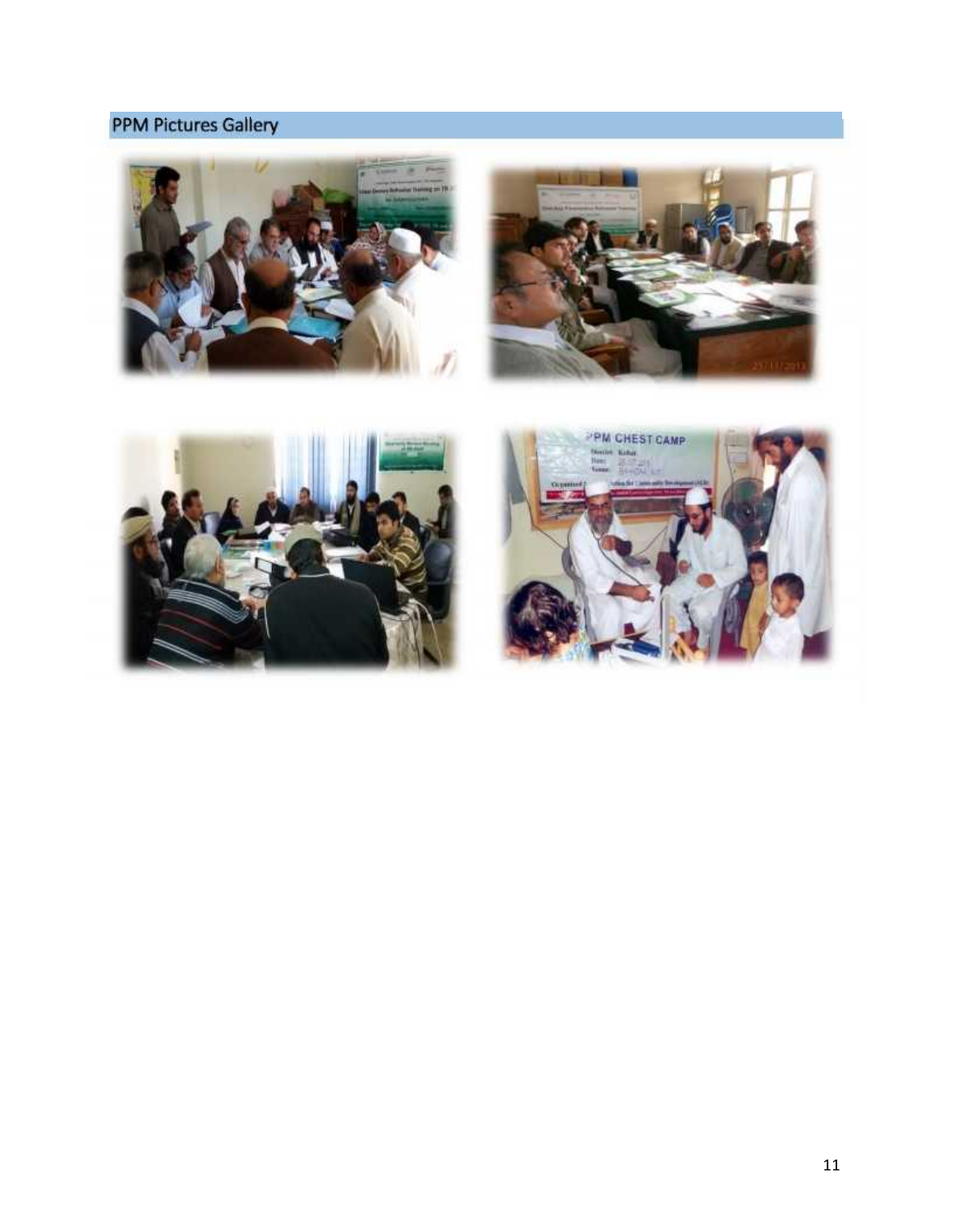### **World TB Day Commemoration**

Every year the health community involved in the fight against TB commemorates World TB Day globally. To show solidarity with the global community ACD organized TB education and awareness sessions for the health care providers and general community at the district level. For health care providers sessions were conducted in Peshawar and Abbottabad whereas; for the general community sessions were conducted in districts Swabi and Kohat.

### **World TB Day Pictures Gallery**





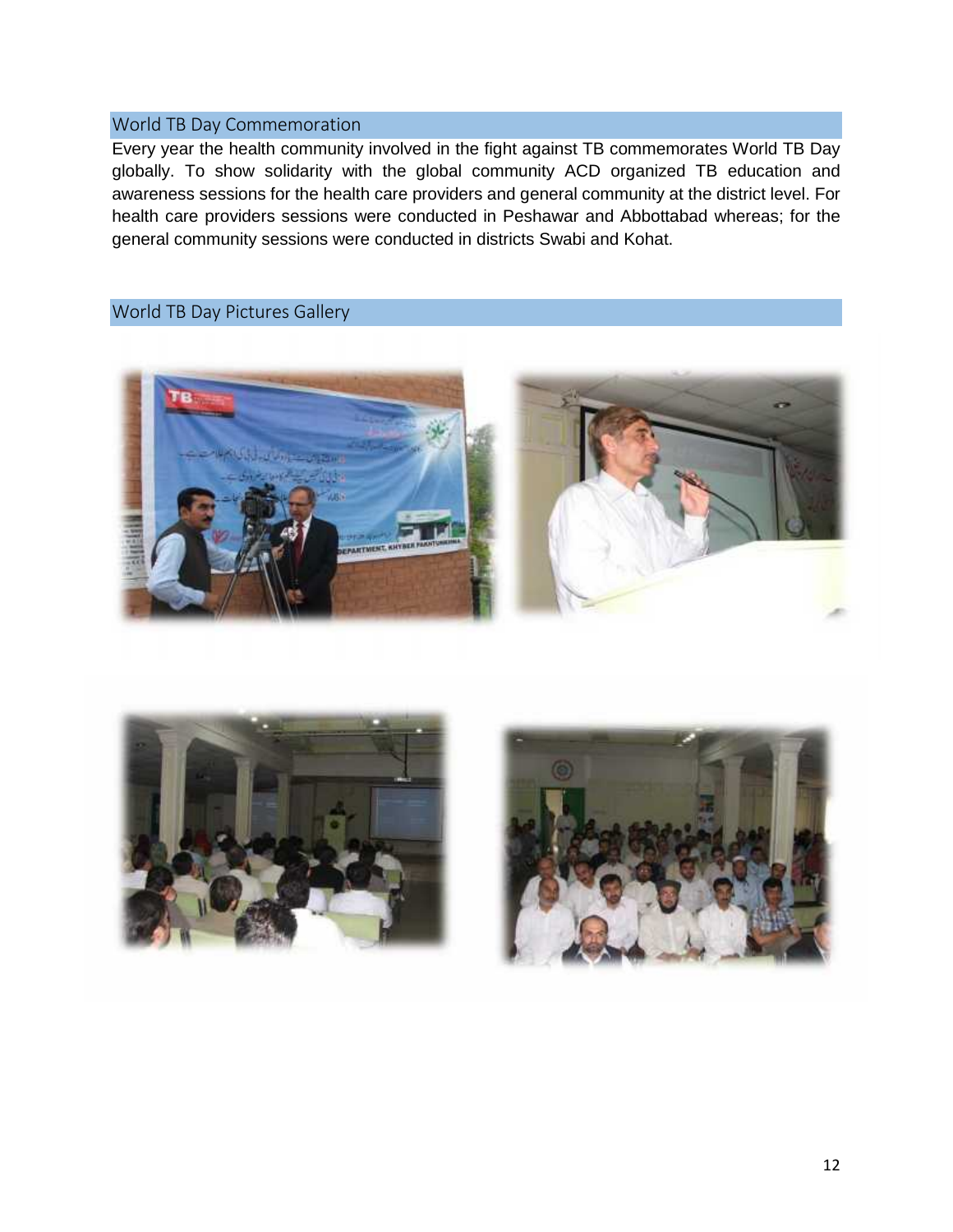### **Malaria Component**

### Project Background

Pakistan is a malaria endemic country with an estimated annual number of malaria cases at 1.6 million. Approximately 24.84 million of the population residing in 38 highly malaria endemic districts are at risk of malaria. The majority (80%) of malaria in Pakistan is caused by Plasmodium vivax, while the remaining 20% is caused by P. Falciparum. Malaria endemicity is heterogeneous in Pakistan. Thirty seven percent of malaria cases are reported from the districts and agencies of Federally Administered Tribal Areas (FATA) and Balochistan bordering Afghanistan and Iran. Malaria transmission is seasonal, with peaks in summer (June-September) for vivax malaria and late-summer and winter (August- November) for falciparum malaria. The malaria endemicity in Pakistan has a negative impact on its socio-economic growth and productivity, as the main transmission season coincides with the harvesting and sowing of the main crops (wheat, rice, sugar cane). The Government of Pakistan is implementing Malaria Control Program (MCP) in 72 malaria endemic districts of Pakistan with the public sector resources and in 19 highly endemic districts with the support from the Global Fund. The interventions of the current project are based on the National strategic framework for Malaria control. Association for Community Development (ACD) is one of the sub-recipient responsible for project implementation in three districts of Khyber Pakhtunkhwa and five FATA agencies namely; districts Nowshera, Charsadda and Mardan, along with Mohmand, Bajaur, Orakzai, Kurram and South Waziristan Agencies.

### **Objectives of the Project**

- **1. To enhance access of population at risk to quality assured early diagnosis and prompt treatment services**
- **2. To scale-up multiple prevention interventions especially LLINs and IRS to the level of universal coverage**
- **3. To improve health seeking behaviors and practices of target communities in highly malaria endemic districts through enhanced community awareness and participation**

### **Activities Description**

Health facilities were provided support for infrastructure up gradation, trainings, microscopes, medicine and laboratory reagents to enhance their capacity for provision of Malaria programme services to the target communities. RDT centers were established in the target districts and agencies where the diagnostic facilities were either not available or were inaccessible for the communities.

Laboratory supervisors were trained in Quality Assured for malaria microscopy and healthcare providers of the public and private sector were trained in the Malaria case management on the standardized treatment management protocols developed by the national Malaria programme.

Mobile outreach malaria diagnostic and treatment services was provide in Nowshera and Charsadda which was affected in the floods in the recent past making the population highly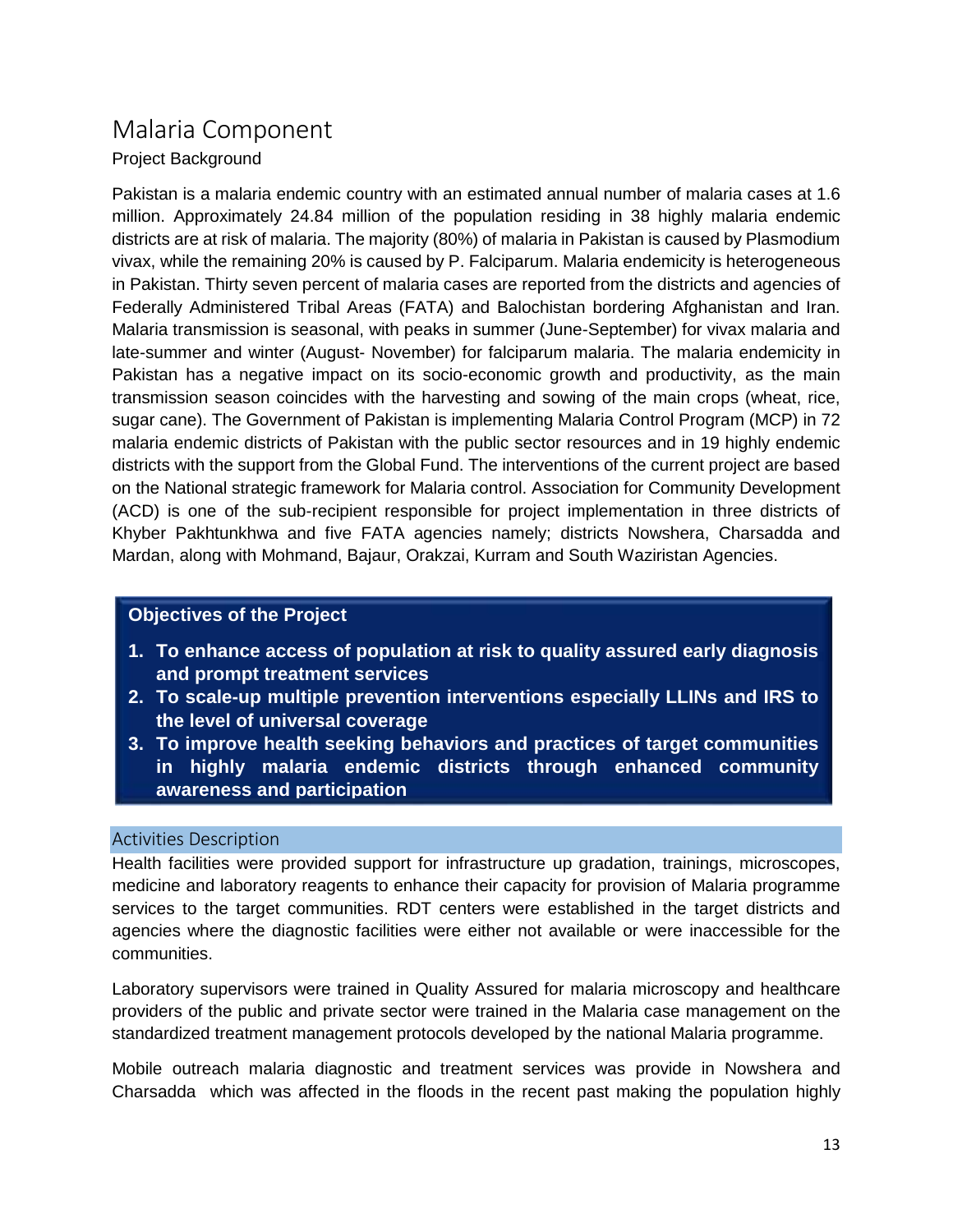vulnerable to malaria outbreaks and epidemics. The purpose of this intervention was to prevent expected high numbers morbidities and mortalities in the population which was displaced due to severely damaged infrastructure including health facilities. Mobile van procured for the purpose was equipped with diagnostic services (RDTs and microscopy), treatment services (anti-malarial drugs and trained healt

**Activities conducted for Malaria Prevention and Control** Strengthen Existing Diagnostic Services Establishment of RDT Centers at FLCFs Training 38 lab Supervisors on Quality Assurance in Malaria Diagnosis Prompt and Effective Anti-Malaria Treatment Enhance the Capacity of Healthcare Providers in Proper Malaria Case Management Provision of mobile outreach malaria diagnostic and treatment services to severely flood affected population Prevention through universal coverage of LLINs in target districts Selective Indoor Residual Spray (IRS) in Epidemic Prone Areas Program Monitoring and Supervision

LLINs distribution outlets were set up in the districts and agencies for smooth and timely distribution of the LLINs to the neediest populations. LLINs were provided to the target populations residing in the project area as per the national vector control guidelines and LLINs distribution policy. The distribution of the LLINs was carried out through the public sector health facility staff in a phased manner. The staff was trained on the distribution and data management protocols developed by the National Malaria Programme. To promote the correct use of LLINs by the target populations, BBC campaigns were conducted to create awareness and improve knowledge and practices of the target population. Indoor residual spray was carried out for the target populations as per the approved plan.

Regular Monitoring and Supervision of the field activities was carried out by the senior programme management and monitoring team dedicated for the purpose. Monthly and quarterly review meetings at the national, provincial and district level were conducted for data validation and performance updates.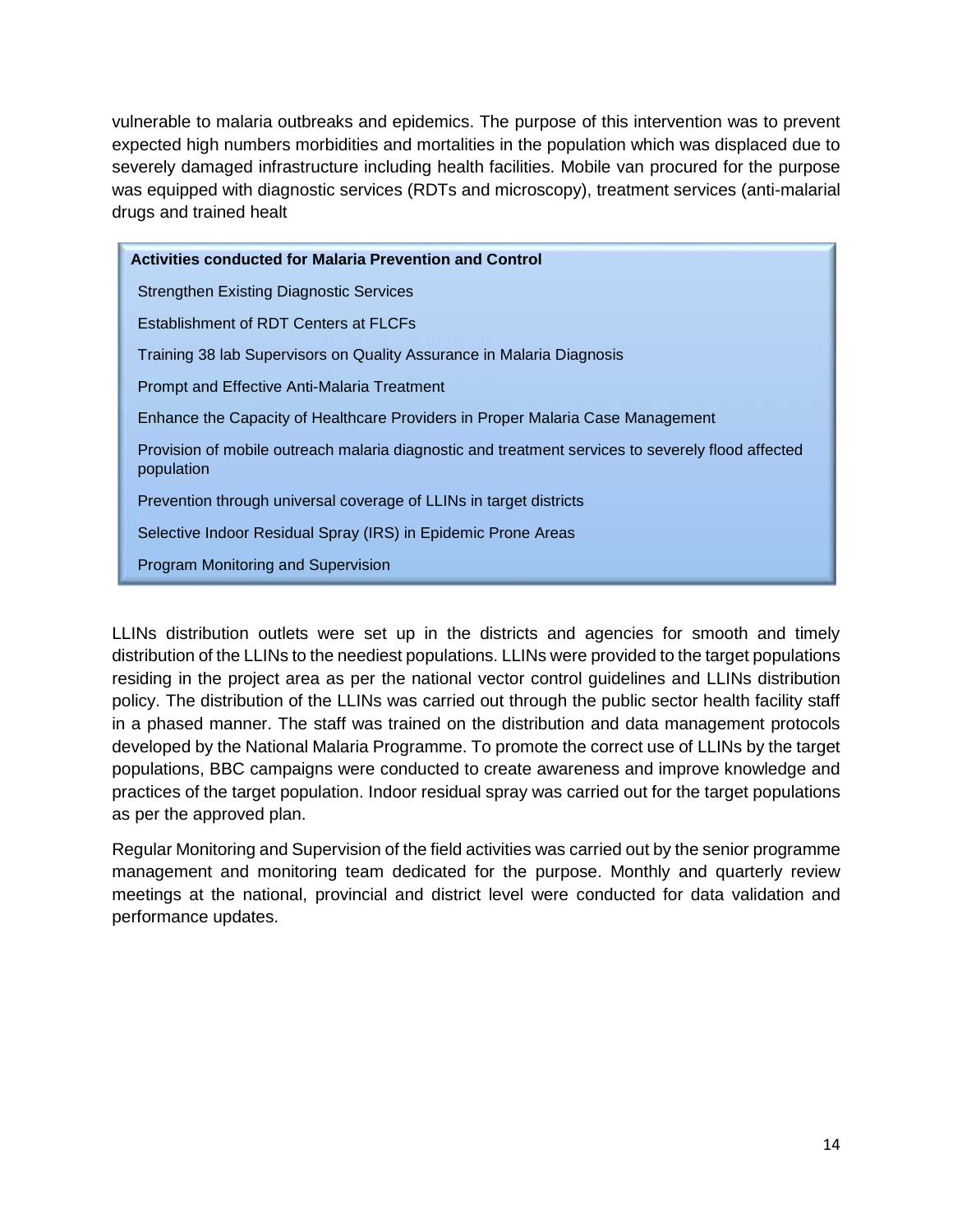| Table 4: Programmatic Achievements Malaria Prevention and Control Project                      |               |                 |                |               |                 |                |  |  |  |
|------------------------------------------------------------------------------------------------|---------------|-----------------|----------------|---------------|-----------------|----------------|--|--|--|
| Consolidated 2012--2015<br><b>Annual 2015</b>                                                  |               |                 |                |               |                 |                |  |  |  |
| <b>Activity Description</b>                                                                    | <b>Target</b> | <b>Achieved</b> | <b>Percent</b> | <b>Target</b> | <b>Achieved</b> | <b>Percent</b> |  |  |  |
| <b>Strengthen Existing Diagnostic</b><br><b>Services</b>                                       | 101           | 99              | 98%            | 101           | 99              | 98             |  |  |  |
| <b>Establishment of RDT Centers</b><br>at FLCFs                                                | 271           | 268             | 99%            | 271           | 268             | 99             |  |  |  |
| Training lab Supervisors on<br><b>Quality Assurance in Malaria</b><br><b>Diagnosis</b>         | 21            | 21              | 100%           | 161           | 163             | 101            |  |  |  |
| <b>Enhance Capacity of Healthcare</b><br>Providers in Proper Malaria<br><b>Case Management</b> | 316           | 289             | 91%            | 490           | 481             | 98             |  |  |  |
| Number of RDTs used                                                                            | 155,121       | 136,360         | 88%            | 317,040       | 318,375         | 100            |  |  |  |
| <b>Establishment of LLIN outlets</b>                                                           | 106           | 106             | 100%           | 106           | 106             | 100            |  |  |  |
| <b>Distribution of LLINs</b>                                                                   | 192,009       | 201,373         | 105%           | 814,512       | 818,658         | 100            |  |  |  |
| Selective Indoor Residual Spray<br>(IRS) in Epidemic Prone Areas-<br>House Holds Sprayed       | 48,879        | 46,373          | 95%            | 195,516       | 189,342         | 97             |  |  |  |
| <b>Conduct Behavior Change</b><br><b>Communication sessions</b>                                | 39,040        | 37,278          | 95%            | 130,120       | 126,723         | 97             |  |  |  |
| Program Monitoring and<br><b>Supervision-Meetings</b><br>Conducted                             | 96            | 73              | 76%            | 260           | 255             | 98             |  |  |  |
| Monitoring and supervision<br>visits conducted                                                 | 786           | 708             | 90%            | 1762          | 1660            | 94             |  |  |  |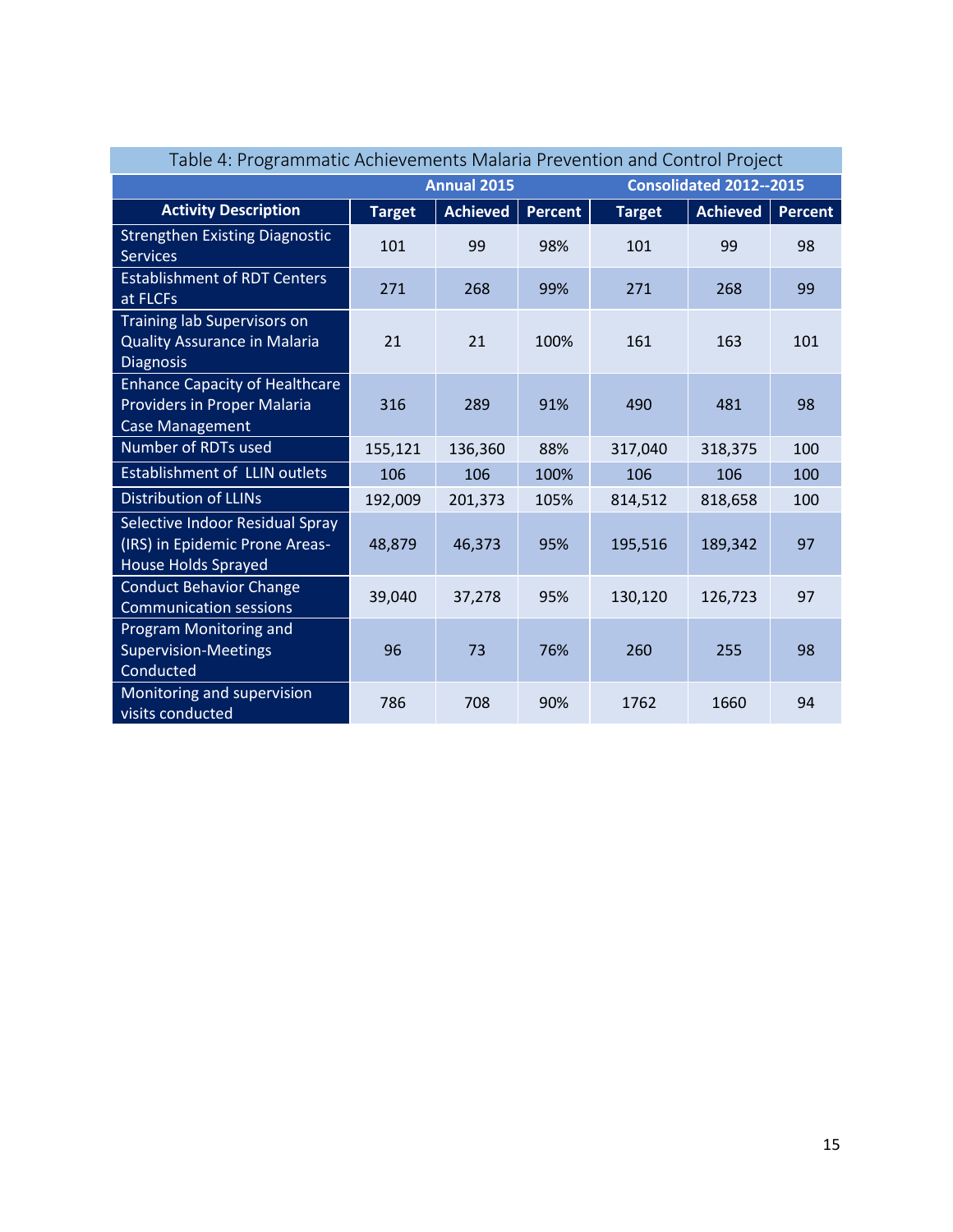### **Malaria Activities Picture Gallery**







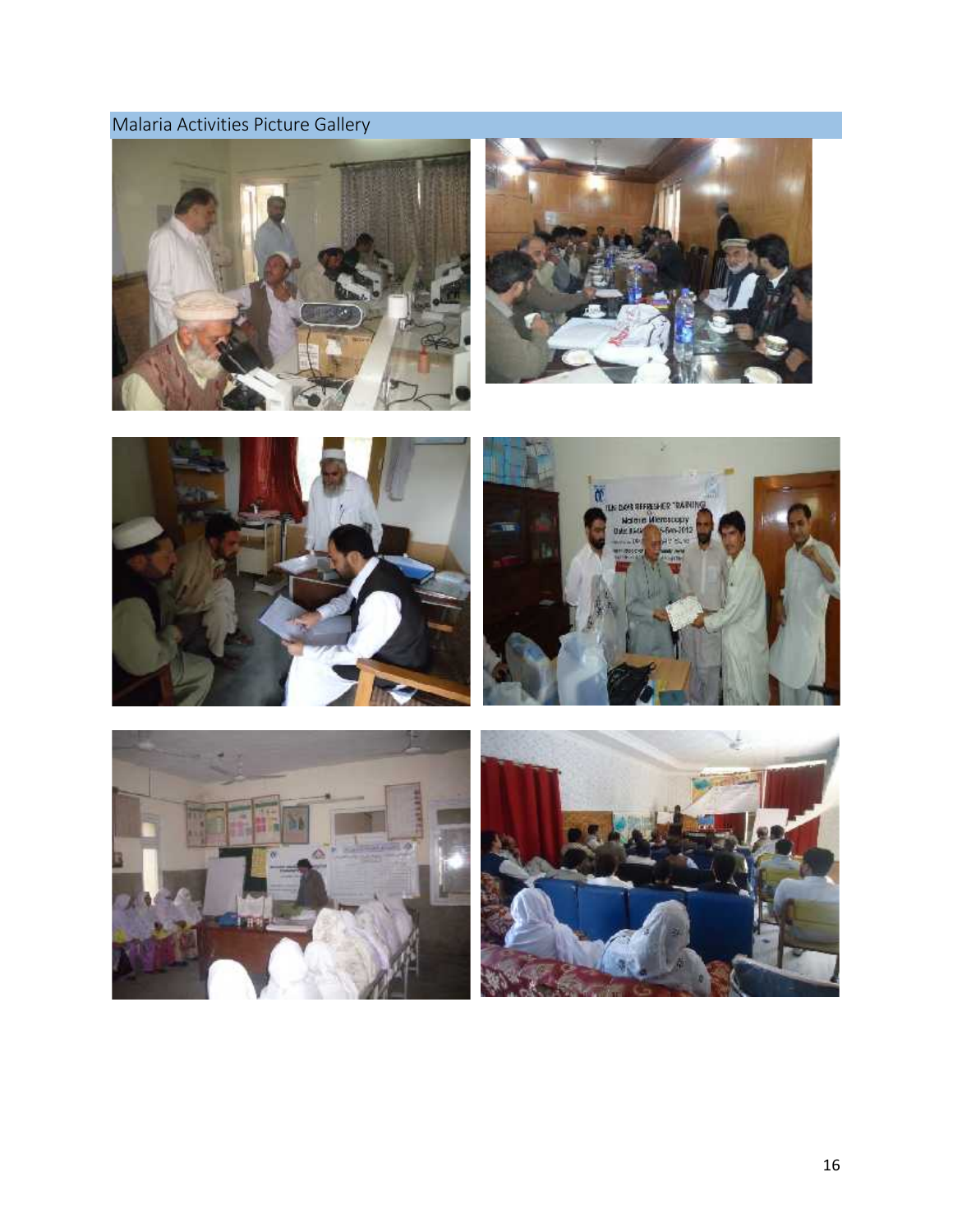### **HIV Component**

### Project Background

Public Private Partnership to improve harm reduction, care & support services and implementation capacity

Pakistan is a country having a concentrated HIV epidemic, with a prevalence of 27.2% among People Who Inject Drugs (PWID) The prevalence is 5.2% among Hijra (Transgender) Sex Workers (HSW), 1.6% among Male Sex Workers (MSW) and 0.6% among Female Sex Workers (FSW), while it is under 0.1% in the general population. HIV prevalence is on the rise in the most at-risk population in Pakistan. The current project started few months back, the results therefore; will be presented in the next annual report. ACD is currently managing two sites one each in Malakand and Hazara regions respectively for Community and Home Based Care (CHBC) and support for the people living with HIV/AIDS (PLHIV).

### **Objective of the Project**

**Improve access to HIV care and treatment support for PLHIV and their family members through the provision of CHBC services and improved referral mechanisms to ART sites**

**Activities conducted for Community and Home Based Care included:**

Provide psychosocial and nutritional support;

Improve livelihoods via socioeconomic support and job creation for PLHIV;

Care for children affected by HIV & AIDS;

Provide social support network for PLHIV;

Expand VCT to increase detection and uptake of PLHIV;

Support ARV treatment adherence for adults and children;

Provide referral support to clients for HIV-treatment related services

Build supportive relationships with local community and faith-based groups working with high-risk populations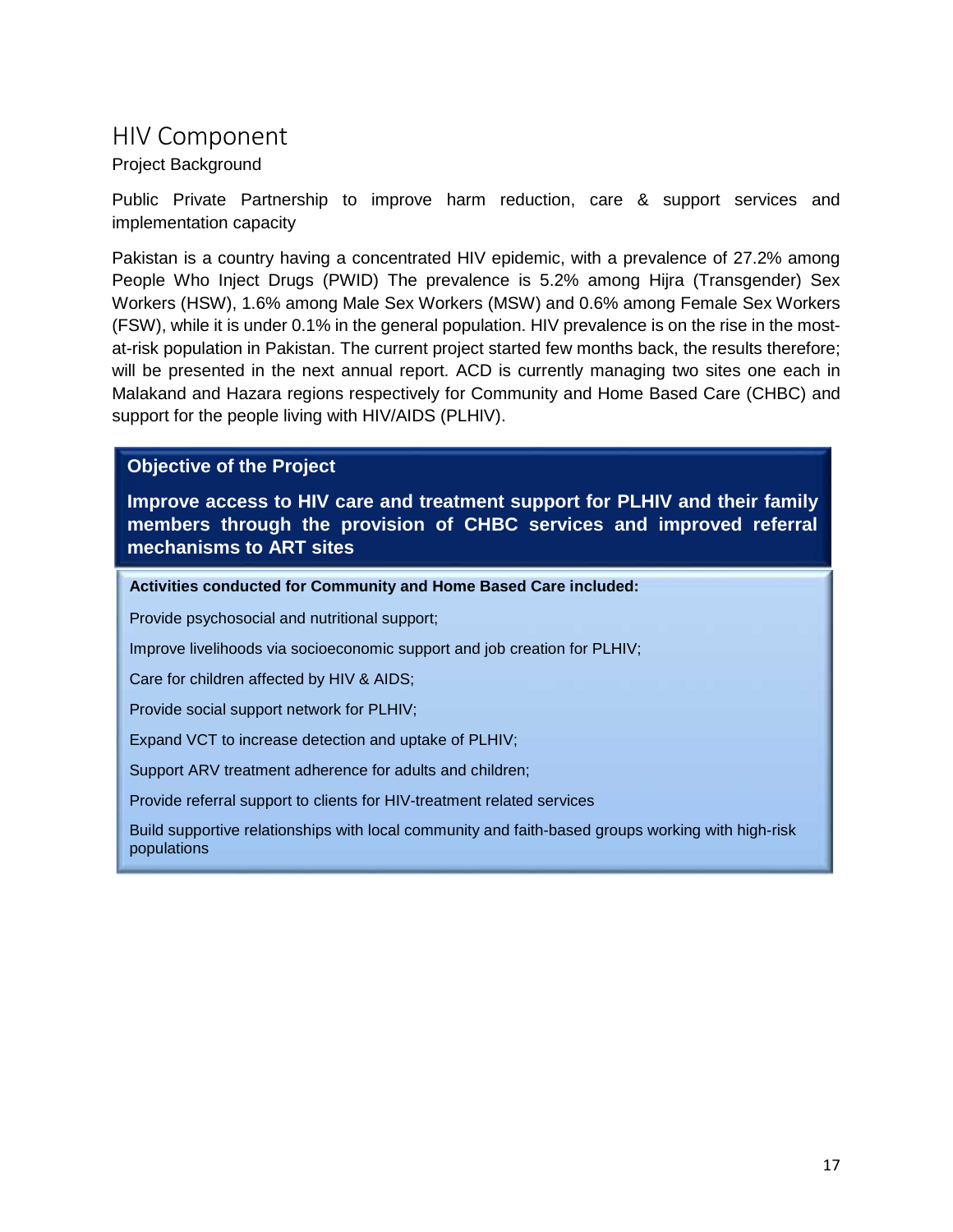# **Human Resource Capacity Development**

Trainings for building human resource capacity is an essential activity of the projects that ACD is implementing. This activity targets health care providers working in the public as well as private health care sector with the objective to enhance their technical and management capacity for responding to the infectious diseases like TB and Malaria. All activities were planned and coordinated with the provincial and district health authorities. Disease specific National programme guidelines were used for training different cadre of health care providers in the public and private sector. Due to delays in the approval of the training plans and disbursements of the funds some training targets from the previous year were brought forward and conducted in the reporting year, the achievements therefore; was higher than the planned. Following tables summarizes trainings conducted during the year.

| Table 5: Achievement Human Resource Capacity Development                                                                     |                |                    |         |                        |          |         |  |  |  |  |
|------------------------------------------------------------------------------------------------------------------------------|----------------|--------------------|---------|------------------------|----------|---------|--|--|--|--|
|                                                                                                                              |                | <b>Annual 2015</b> |         | Consolidated 2012-2015 |          |         |  |  |  |  |
| <b>Description</b>                                                                                                           | <b>Targets</b> | Achieved           | Percent | Targets                | Achieved | Percent |  |  |  |  |
| <b>Number</b><br><b>of</b><br><b>Doctors</b><br>for<br>DR TB<br><b>Trained</b><br><b>Management</b>                          | 15             | 161                | 1073    | 675                    | 584      | 87      |  |  |  |  |
| <b>Number of Paramedics</b><br><b>Trained</b> for<br>DR.<br>$T_{\rm B}$<br><b>Management</b>                                 | 20             | 1,234              | 6170    | 1356                   | 1301     | 96      |  |  |  |  |
| Number of health care<br>providers trained on TB<br><b>DOTS</b> through Basic<br><b>Refresher</b><br>and<br><b>Trainings</b> | 188            | 123                | 65      | 400                    | 404      | 101     |  |  |  |  |
| <b>Training lab</b><br><b>Supervisors on Quality</b><br><b>Assurance in Malaria</b><br><b>Diagnosis</b>                      | 21             | 21                 | 100     | 161                    | 163      | 101     |  |  |  |  |
| <b>Enhance Capacity of</b><br><b>Healthcare Providers in</b><br><b>Proper Malaria Case</b><br><b>Management</b>              | 316            | 289                | 91      | 490                    | 481      | 98      |  |  |  |  |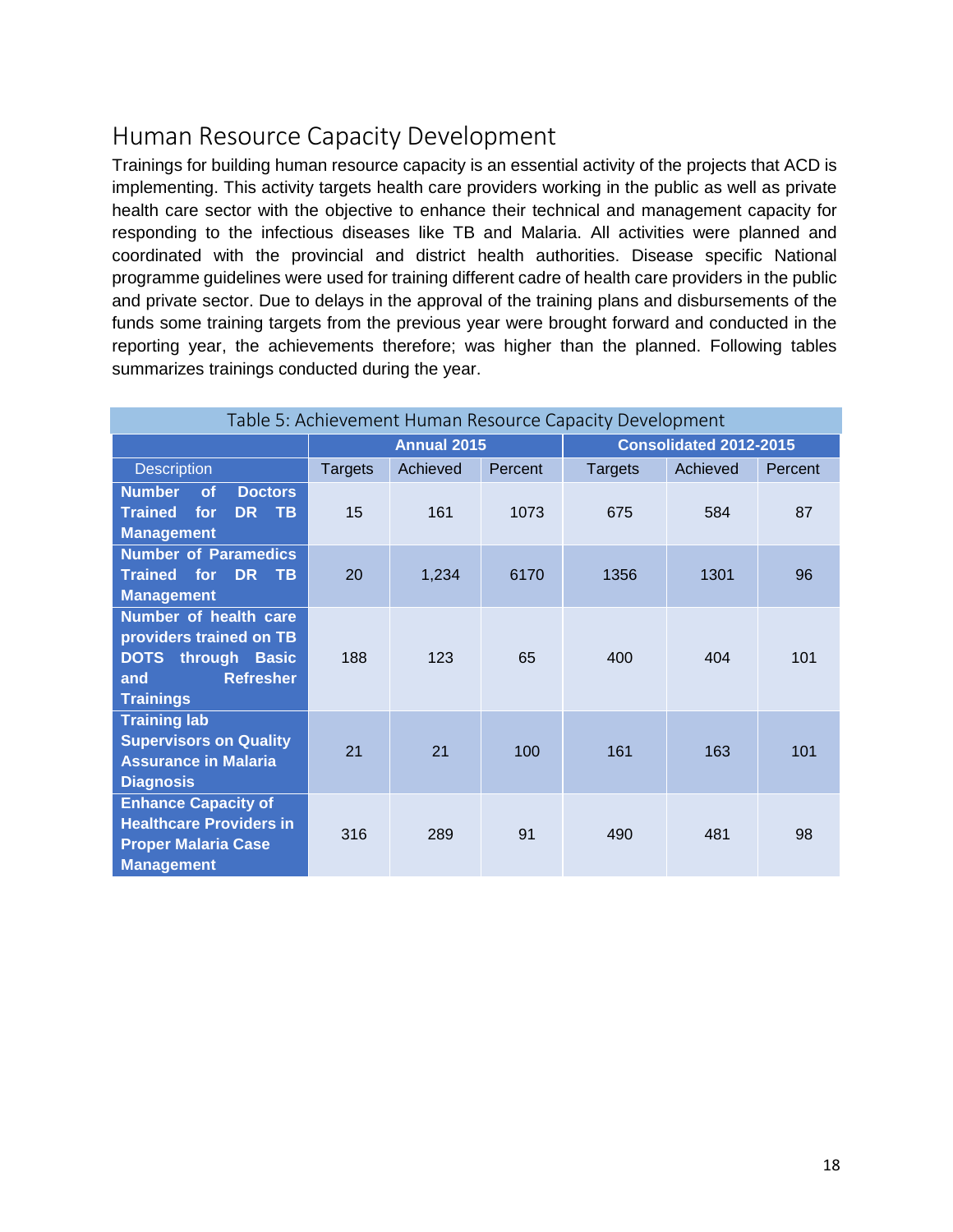# **Quality Assurance**

ACD gives significant importance to quality assurance of the activities performed in the field to maintain the standard of services acceptable to donors, WHO and National programme. For this purpose ACD monitoring and evaluation teams consisting of clinicians, public health and laboratory personnel regularly supervise the clinics. Supervisory visits are also utilized for on the job training, supply of materials, data collection and feedback to the field workers on the issues identified in the field. National and provincial programme representatives visit service delivery areas to monitor quality of services provided to the patients and the communities.

### **Empowering people and communities through awareness**

ACD conducted community gatherings and meetings to create awareness among the communities not only to raise their knowledge about communicable diseases like Tuberculosis and Malaria, but also to improve their health seeking behaviors. These interventions also focused on building supportive environment for health through public and media advocacy and involvement. ACD also worked on consensus building and commitment with the community based groups, organizations and the community through dialogue and social mobilization. In selected union councils of the districts, chest camps were conducted for identification and detecting TB patients. However, platform of chest camps were also utilized for awareness creation & social mobilization.



| <b>Description</b>                                                                    |         | <b>Annual 2015</b> |         | Consolidated 2012-2015 |          |         |  |
|---------------------------------------------------------------------------------------|---------|--------------------|---------|------------------------|----------|---------|--|
|                                                                                       | Targets | Achieved           | Percent | <b>Targets</b>         | Achieved | Percent |  |
| <b>People reached through</b><br><b>Community Sessions for TB</b><br><b>Awareness</b> | 900     | 1.900              | 211     | 6000                   | 7100     | 118     |  |
| People reached through<br><b>Community Sessions for</b><br><b>Malaria Awareness</b>   | 39,040  | 37,278             | 95%     | 130,120                | 126,723  | 97      |  |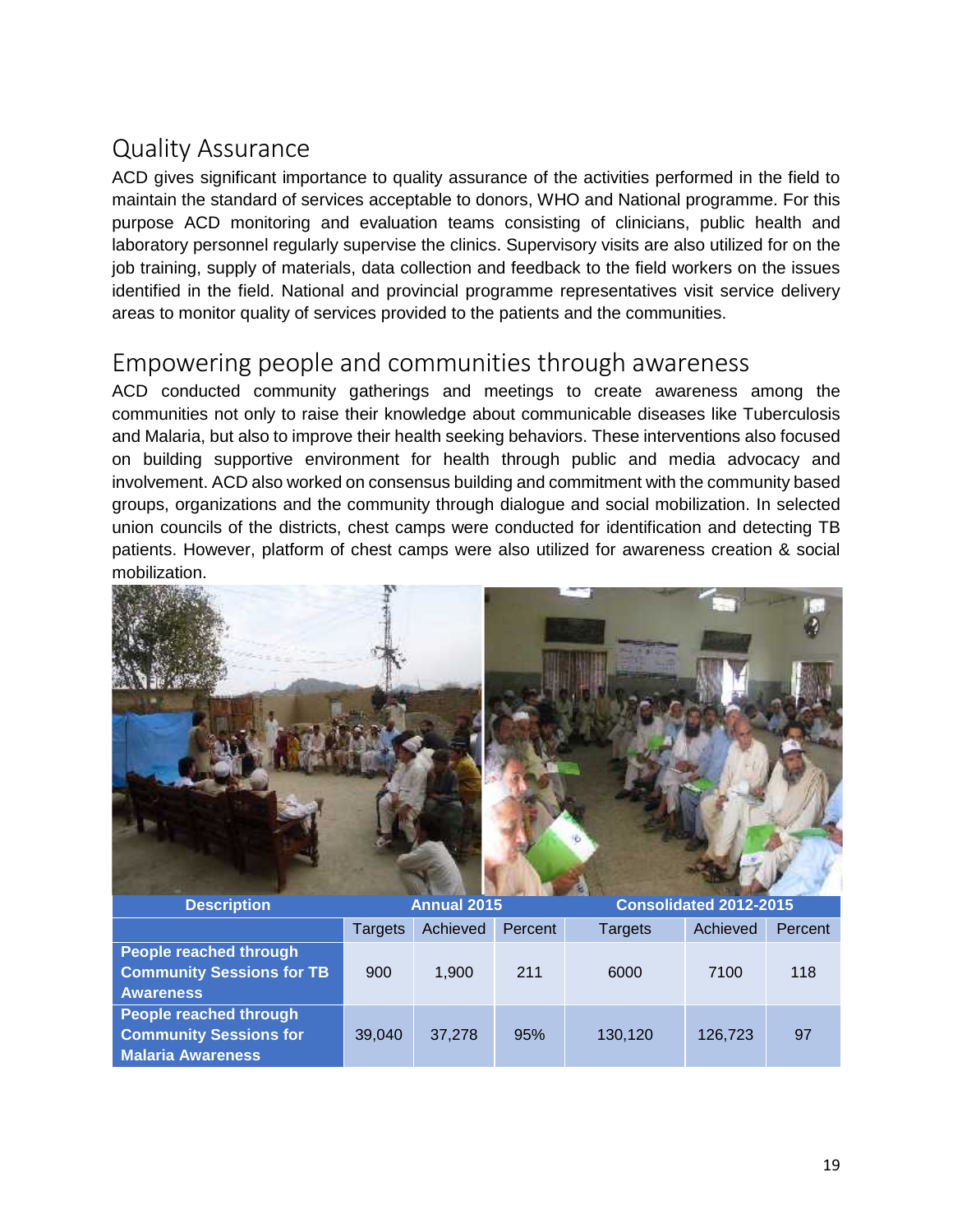## **Monitoring and Evaluation**

ACD uses Project performance framework for monitoring the process and outcome indicators of the project. The programme team analyzes both project monitoring and implementation data, which is monthly, reported to the donors. Senior programme and finance management also conduct field monitoring and coordination visits in the target districts where appropriate. Donors and National programmes representatives also visit project area to monitor performance.

### **Data Reporting and Validation**

Data from the services delivery points was collected using donor's approved recording and

reporting tools. ACD technical team validated the reported data, also representatives of the programme and principle recipients (PR) in monthly and quarterly coordination and monitoring meetings validated the reported data for correctness and completeness. The data was than collated in quarterly reports and submitted to programme and PRs. Soft record of the data was maintained in Excel based databases / formats approved by the PR. Programme performance was presented in the quarterly review meetings conducted at district, provincial and National levels and with the principle recipient in PR-SR coordination meetings.



### **Coordination**

Coordination among the various partners involved in communicable disease control is very

important to ensure the optimum utilization of the resources. ACD gives high priority to strengthening coordination activities with the donors and partners at the district, provincial and national levels and with the community. The coordination and functional relationship of the programme includes technical and management support in strategy and policy development, capacity building, human resource development, monitoring, quality control and supply of material required for project implementation.



ACD planned and coordinated its activities with the health authorities at district, provincial and National levels. ACD also participated in the monthly / quarterly meetings and shared its performance with the relevant stakeholders.